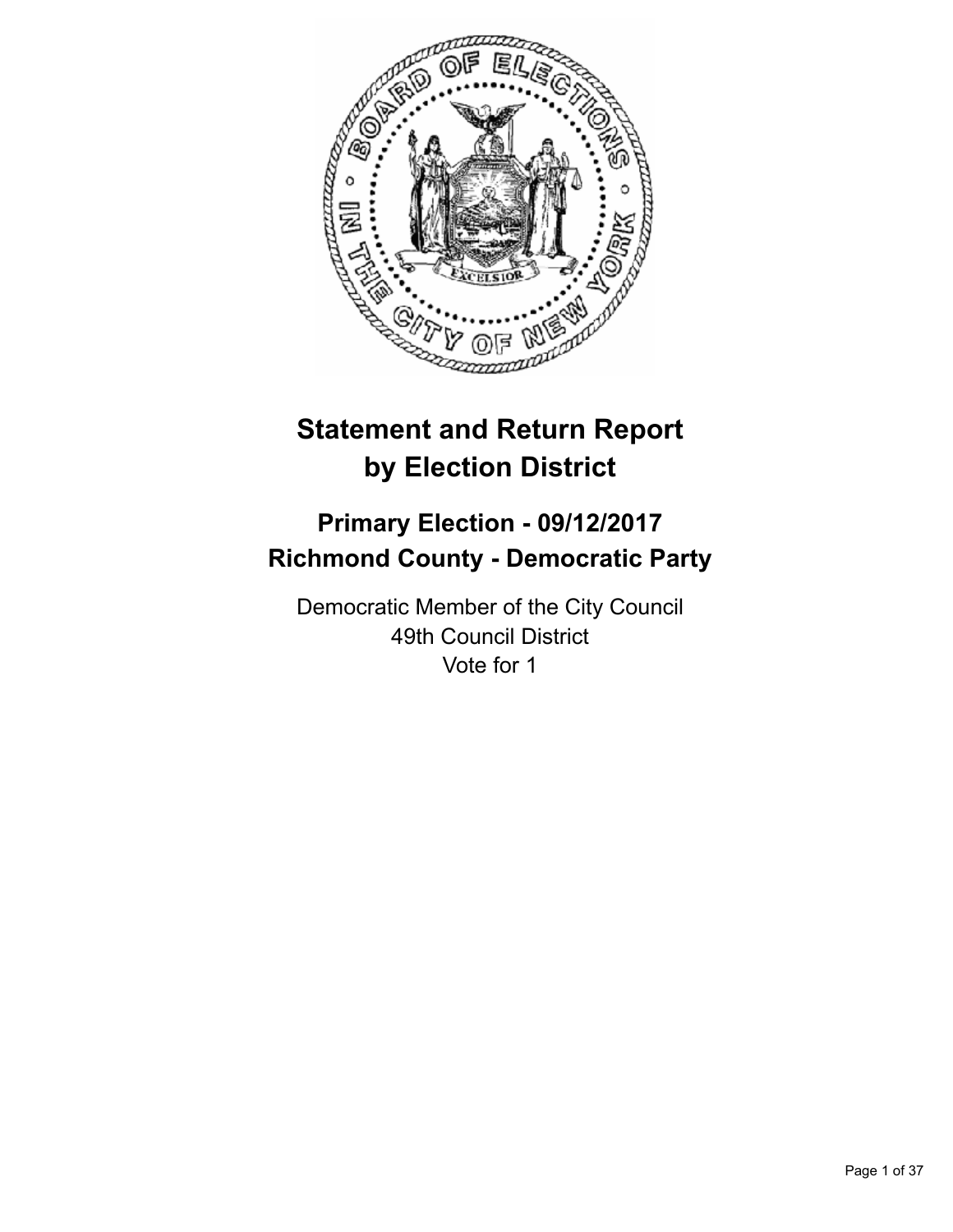

| PUBLIC COUNTER                                           | 148 |
|----------------------------------------------------------|-----|
| <b>MANUALLY COUNTED EMERGENCY</b>                        | 0   |
| ABSENTEE / MILITARY                                      |     |
| AFFIDAVIT                                                | 0   |
| <b>Total Ballots</b>                                     | 155 |
| Less - Inapplicable Federal/Special Presidential Ballots | 0   |
| <b>Total Applicable Ballots</b>                          | 155 |
| KAMILLAH HANKS                                           | 37  |
| DEBORAH L. ROSE                                          | 114 |
| PHIL MARIUS (WRITE-IN)                                   |     |
| <b>Total Votes</b>                                       | 152 |
| Unrecorded                                               | 3   |

#### **002/61**

| <b>PUBLIC COUNTER</b>                                    | 138 |
|----------------------------------------------------------|-----|
| <b>MANUALLY COUNTED EMERGENCY</b>                        | 0   |
| ABSENTEE / MILITARY                                      | 5   |
| <b>AFFIDAVIT</b>                                         | 2   |
| <b>Total Ballots</b>                                     | 145 |
| Less - Inapplicable Federal/Special Presidential Ballots | 0   |
| <b>Total Applicable Ballots</b>                          | 145 |
| KAMILLAH HANKS                                           | 42  |
| DEBORAH L. ROSE                                          | 100 |
| PHIL MARIUS (WRITE-IN)                                   | 2   |
| <b>Total Votes</b>                                       | 144 |
| Unrecorded                                               |     |

| PUBLIC COUNTER                                           | 161 |
|----------------------------------------------------------|-----|
| <b>MANUALLY COUNTED EMERGENCY</b>                        | 0   |
| ABSENTEE / MILITARY                                      | 9   |
| AFFIDAVIT                                                |     |
| <b>Total Ballots</b>                                     | 171 |
| Less - Inapplicable Federal/Special Presidential Ballots | 0   |
| <b>Total Applicable Ballots</b>                          | 171 |
| KAMILLAH HANKS                                           | 59  |
| DEBORAH L. ROSE                                          | 111 |
| PHIL MARIUS (WRITE-IN)                                   |     |
| <b>Total Votes</b>                                       | 171 |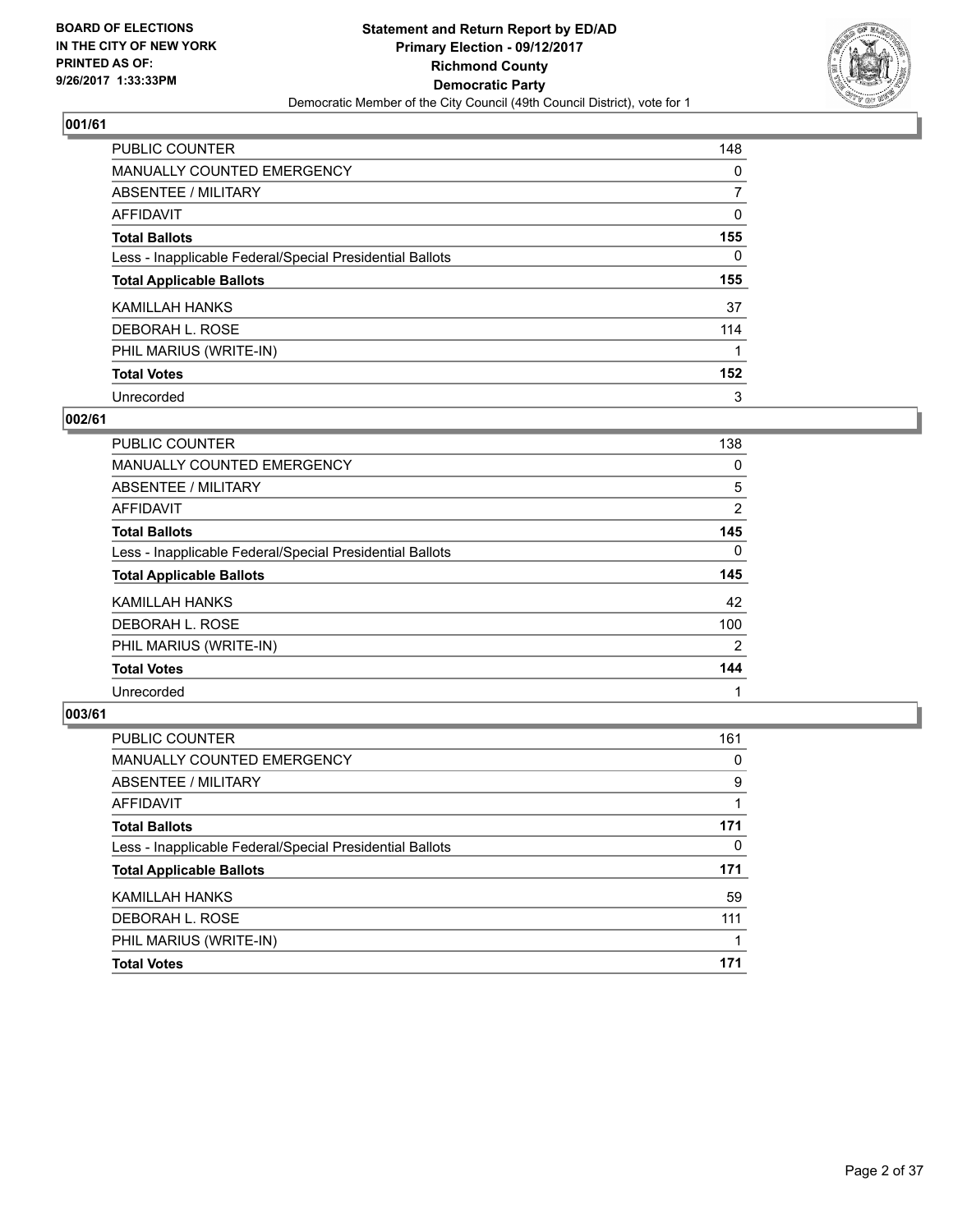

| <b>PUBLIC COUNTER</b>                                    | 106 |
|----------------------------------------------------------|-----|
| <b>MANUALLY COUNTED EMERGENCY</b>                        | 0   |
| ABSENTEE / MILITARY                                      | 6   |
| AFFIDAVIT                                                | 4   |
| <b>Total Ballots</b>                                     | 116 |
| Less - Inapplicable Federal/Special Presidential Ballots | 0   |
| <b>Total Applicable Ballots</b>                          | 116 |
| KAMILLAH HANKS                                           | 32  |
| DEBORAH L. ROSE                                          | 79  |
| MARIA RUSOLO (WRITE-IN)                                  |     |
| PHIL MARIUS (WRITE-IN)                                   | 2   |
| <b>Total Votes</b>                                       | 114 |
| Unrecorded                                               | 2   |

## **005/61**

| PUBLIC COUNTER                                           | 94  |
|----------------------------------------------------------|-----|
| <b>MANUALLY COUNTED EMERGENCY</b>                        | 0   |
| ABSENTEE / MILITARY                                      | 5   |
| AFFIDAVIT                                                |     |
| <b>Total Ballots</b>                                     | 100 |
| Less - Inapplicable Federal/Special Presidential Ballots | 0   |
|                                                          |     |
| <b>Total Applicable Ballots</b>                          | 100 |
| KAMILLAH HANKS                                           | 25  |
| DEBORAH L. ROSE                                          | 71  |
| PHIL MARIUS (WRITE-IN)                                   |     |
| <b>Total Votes</b>                                       | 97  |

| <b>PUBLIC COUNTER</b>                                    | 45 |
|----------------------------------------------------------|----|
| <b>MANUALLY COUNTED EMERGENCY</b>                        | 0  |
| ABSENTEE / MILITARY                                      | 18 |
| AFFIDAVIT                                                | 0  |
| <b>Total Ballots</b>                                     | 63 |
| Less - Inapplicable Federal/Special Presidential Ballots | 0  |
| <b>Total Applicable Ballots</b>                          | 63 |
| KAMILLAH HANKS                                           | 15 |
| DEBORAH L. ROSE                                          | 42 |
| PHIL MARIUS (WRITE-IN)                                   | 1  |
| UNATTRIBUTABLE WRITE-IN (WRITE-IN)                       | 2  |
| <b>Total Votes</b>                                       | 60 |
| Unrecorded                                               | 3  |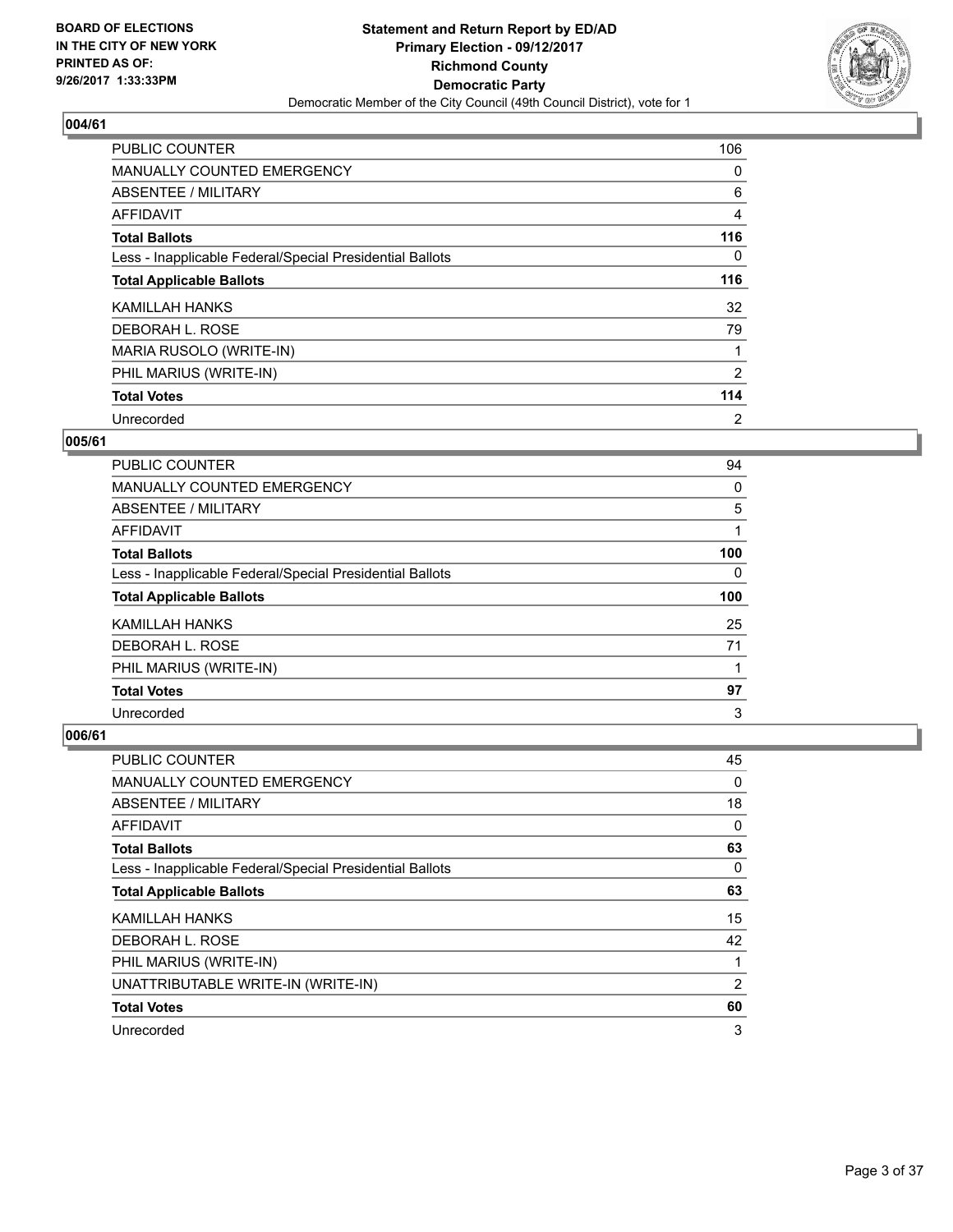

| PUBLIC COUNTER                                           | 153      |
|----------------------------------------------------------|----------|
| <b>MANUALLY COUNTED EMERGENCY</b>                        | $\Omega$ |
| <b>ABSENTEE / MILITARY</b>                               | 4        |
| <b>AFFIDAVIT</b>                                         | $\Omega$ |
| <b>Total Ballots</b>                                     | 157      |
| Less - Inapplicable Federal/Special Presidential Ballots | 0        |
| <b>Total Applicable Ballots</b>                          | 157      |
| KAMILLAH HANKS                                           | 54       |
| DEBORAH L. ROSE                                          | 98       |
| <b>Total Votes</b>                                       | 152      |
| Unrecorded                                               | 5        |

### **008/61**

| <b>PUBLIC COUNTER</b>                                    | 83             |
|----------------------------------------------------------|----------------|
| <b>MANUALLY COUNTED EMERGENCY</b>                        | 0              |
| ABSENTEE / MILITARY                                      |                |
| AFFIDAVIT                                                | $\overline{2}$ |
| <b>Total Ballots</b>                                     | 86             |
| Less - Inapplicable Federal/Special Presidential Ballots | 0              |
| <b>Total Applicable Ballots</b>                          | 86             |
| KAMILLAH HANKS                                           | 24             |
| DEBORAH L. ROSE                                          | 59             |
| <b>Total Votes</b>                                       | 83             |
| Unrecorded                                               | 3              |

| <b>PUBLIC COUNTER</b>                                    | 168 |
|----------------------------------------------------------|-----|
| <b>MANUALLY COUNTED EMERGENCY</b>                        | 0   |
| ABSENTEE / MILITARY                                      | 9   |
| AFFIDAVIT                                                | 0   |
| <b>Total Ballots</b>                                     | 177 |
| Less - Inapplicable Federal/Special Presidential Ballots | 0   |
|                                                          |     |
| <b>Total Applicable Ballots</b>                          | 177 |
| KAMILLAH HANKS                                           | 39  |
| DEBORAH L. ROSE                                          | 133 |
| PHIL MARIUS (WRITE-IN)                                   |     |
| <b>Total Votes</b>                                       | 173 |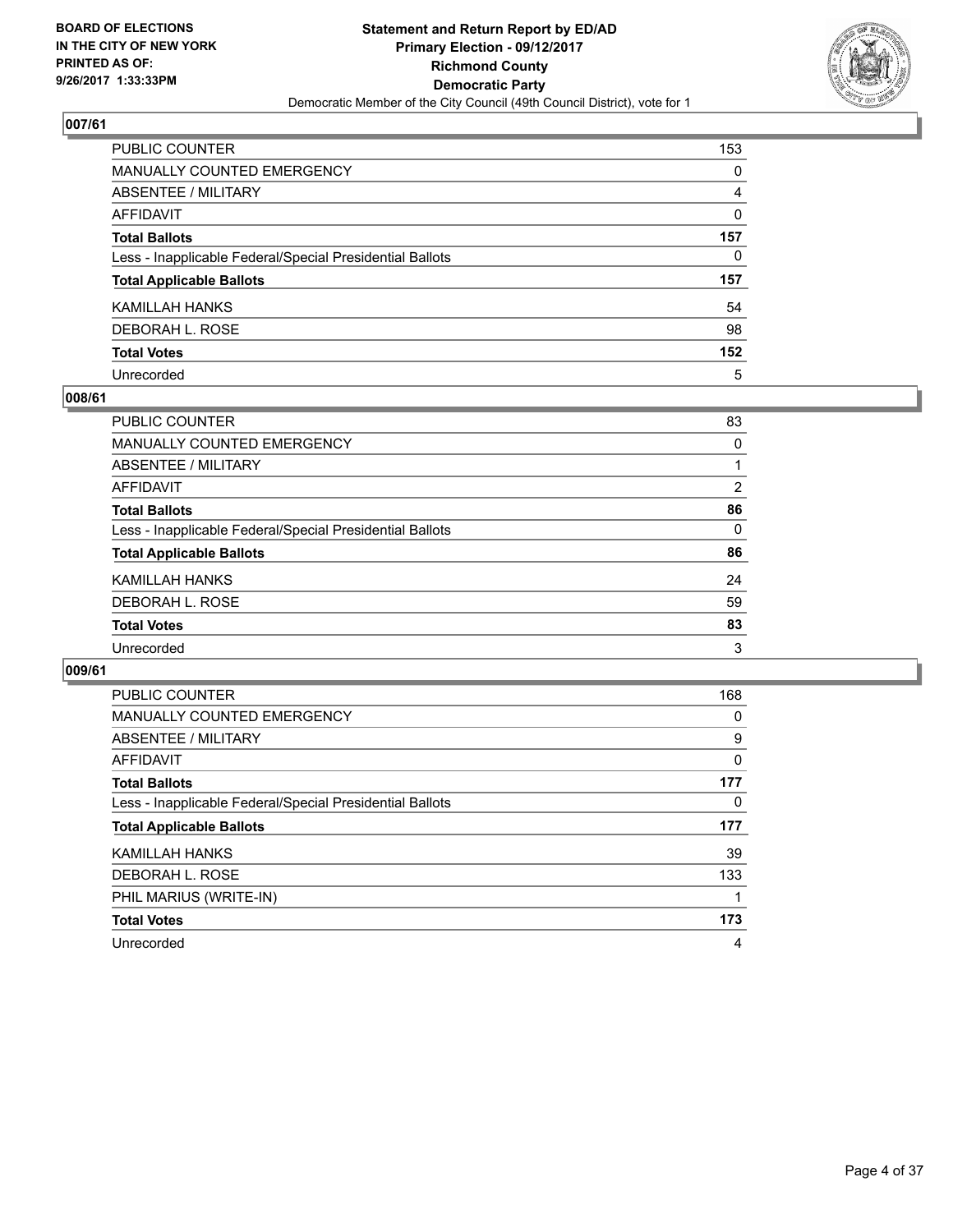

| <b>PUBLIC COUNTER</b>                                    | 179 |
|----------------------------------------------------------|-----|
| <b>MANUALLY COUNTED EMERGENCY</b>                        | 0   |
| ABSENTEE / MILITARY                                      | 8   |
| AFFIDAVIT                                                | 0   |
| <b>Total Ballots</b>                                     | 187 |
| Less - Inapplicable Federal/Special Presidential Ballots | 0   |
| <b>Total Applicable Ballots</b>                          | 187 |
| KAMILLAH HANKS                                           | 23  |
| DEBORAH L. ROSE                                          | 158 |
| UNCOUNTED WRITE-IN PER STATUTE (WRITE-IN)                |     |
| <b>Total Votes</b>                                       | 182 |
| Unrecorded                                               | 5   |

## **011/61**

| <b>PUBLIC COUNTER</b>                                    | 136            |
|----------------------------------------------------------|----------------|
| <b>MANUALLY COUNTED EMERGENCY</b>                        | 0              |
| ABSENTEE / MILITARY                                      | 17             |
| <b>AFFIDAVIT</b>                                         | 0              |
| <b>Total Ballots</b>                                     | 153            |
| Less - Inapplicable Federal/Special Presidential Ballots | $\Omega$       |
| <b>Total Applicable Ballots</b>                          | 153            |
| KAMILLAH HANKS                                           | 42             |
| DEBORAH L. ROSE                                          | 106            |
| PHIL MARIUS (WRITE-IN)                                   | $\overline{2}$ |
| <b>Total Votes</b>                                       | 150            |
| Unrecorded                                               | 3              |

| <b>PUBLIC COUNTER</b>                                    | 160 |
|----------------------------------------------------------|-----|
| MANUALLY COUNTED EMERGENCY                               | 0   |
| ABSENTEE / MILITARY                                      |     |
| <b>AFFIDAVIT</b>                                         | 0   |
| <b>Total Ballots</b>                                     | 167 |
| Less - Inapplicable Federal/Special Presidential Ballots | 0   |
| <b>Total Applicable Ballots</b>                          | 167 |
| KAMILLAH HANKS                                           | 51  |
| DEBORAH L. ROSE                                          | 110 |
| UNATTRIBUTABLE WRITE-IN (WRITE-IN)                       |     |
| <b>Total Votes</b>                                       | 162 |
| Unrecorded                                               | 5   |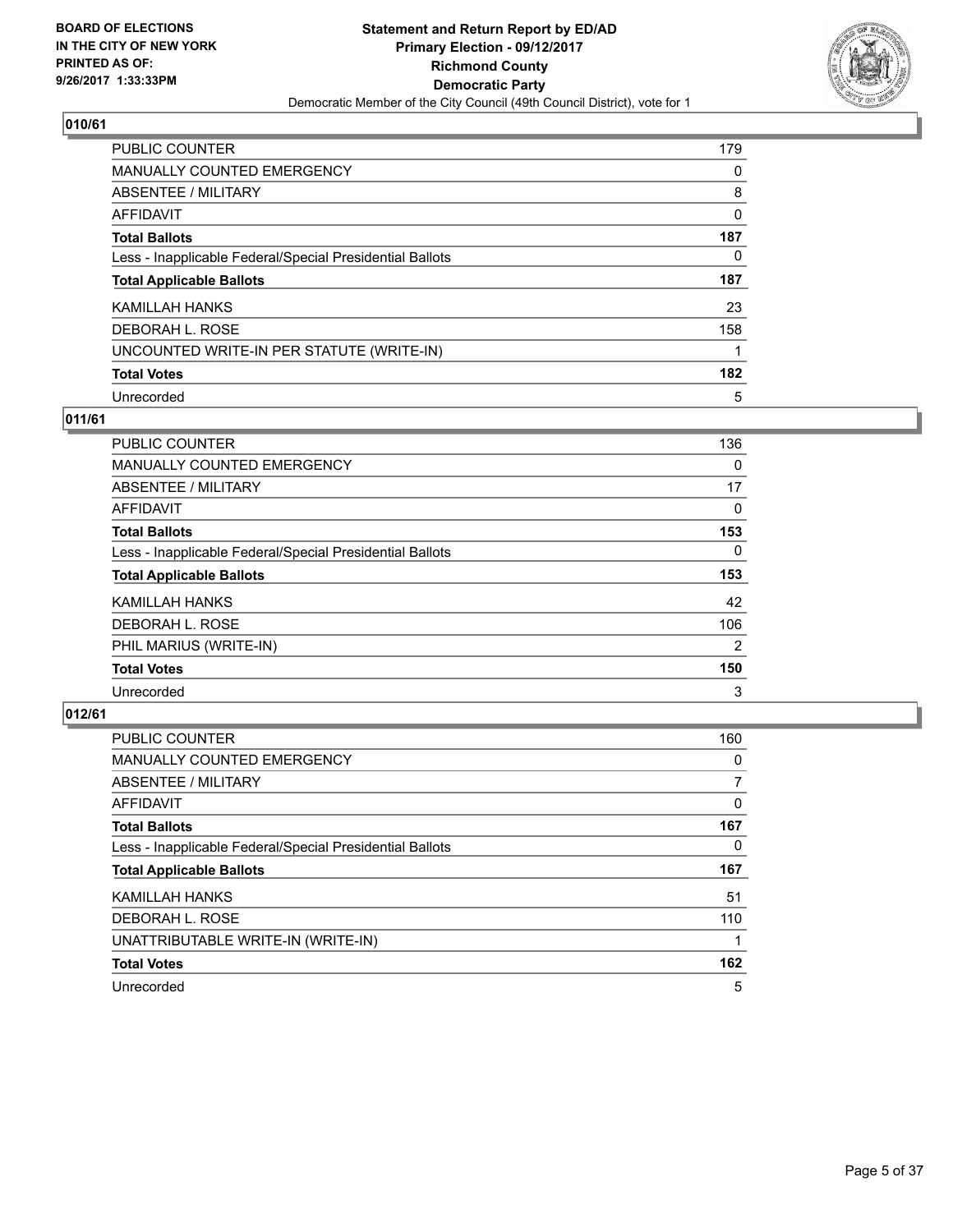

| PUBLIC COUNTER                                           | 114          |
|----------------------------------------------------------|--------------|
| MANUALLY COUNTED EMERGENCY                               | 0            |
| ABSENTEE / MILITARY                                      | 6            |
| AFFIDAVIT                                                | 0            |
| Total Ballots                                            | 120          |
| Less - Inapplicable Federal/Special Presidential Ballots | $\mathbf{0}$ |
| <b>Total Applicable Ballots</b>                          | 120          |
| KAMILLAH HANKS                                           | 23           |
| DEBORAH L. ROSE                                          | 94           |
| <b>Total Votes</b>                                       | 117          |
| Unrecorded                                               | 3            |

### **014/61**

| <b>PUBLIC COUNTER</b>                                    | 100 |
|----------------------------------------------------------|-----|
| <b>MANUALLY COUNTED EMERGENCY</b>                        | 0   |
| ABSENTEE / MILITARY                                      | 7   |
| AFFIDAVIT                                                | 0   |
| <b>Total Ballots</b>                                     | 107 |
| Less - Inapplicable Federal/Special Presidential Ballots | 0   |
| <b>Total Applicable Ballots</b>                          | 107 |
| KAMILLAH HANKS                                           | 30  |
| DEBORAH L. ROSE                                          | 77  |
| <b>Total Votes</b>                                       | 107 |

| <b>PUBLIC COUNTER</b>                                    | 83 |
|----------------------------------------------------------|----|
| MANUALLY COUNTED EMERGENCY                               | 0  |
| ABSENTEE / MILITARY                                      | 5  |
| AFFIDAVIT                                                | 0  |
| <b>Total Ballots</b>                                     | 88 |
| Less - Inapplicable Federal/Special Presidential Ballots | 0  |
| <b>Total Applicable Ballots</b>                          | 88 |
| KAMILLAH HANKS                                           | 17 |
| DEBORAH L. ROSE                                          | 69 |
| FRANK DISALVO (WRITE-IN)                                 |    |
| <b>Total Votes</b>                                       | 87 |
| Unrecorded                                               |    |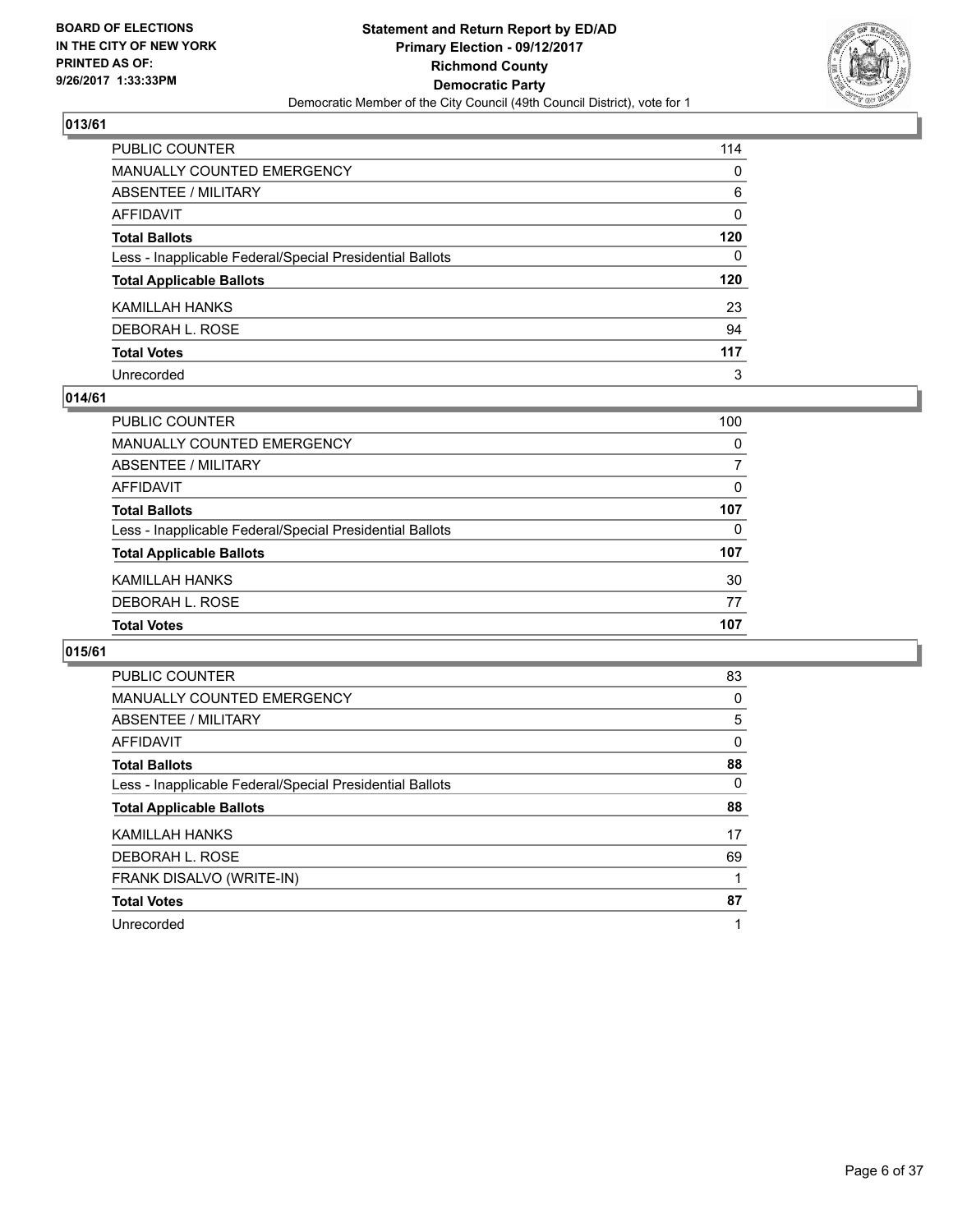

| PUBLIC COUNTER                                           | 102          |
|----------------------------------------------------------|--------------|
| <b>MANUALLY COUNTED EMERGENCY</b>                        | 0            |
| ABSENTEE / MILITARY                                      | 5            |
| <b>AFFIDAVIT</b>                                         |              |
| <b>Total Ballots</b>                                     | 108          |
| Less - Inapplicable Federal/Special Presidential Ballots | $\mathbf{0}$ |
| <b>Total Applicable Ballots</b>                          | 108          |
| KAMILLAH HANKS                                           | 24           |
| DEBORAH L. ROSE                                          | 83           |
| <b>Total Votes</b>                                       | 107          |
| Unrecorded                                               |              |

## **017/61**

| <b>PUBLIC COUNTER</b>                                    | 96  |
|----------------------------------------------------------|-----|
| MANUALLY COUNTED EMERGENCY                               | 0   |
| ABSENTEE / MILITARY                                      | 4   |
| AFFIDAVIT                                                |     |
| <b>Total Ballots</b>                                     | 101 |
| Less - Inapplicable Federal/Special Presidential Ballots | 0   |
| <b>Total Applicable Ballots</b>                          | 101 |
| KAMILLAH HANKS                                           | 14  |
| DEBORAH L. ROSE                                          | 87  |
| <b>Total Votes</b>                                       | 101 |

| <b>PUBLIC COUNTER</b>                                    | 76 |
|----------------------------------------------------------|----|
| MANUALLY COUNTED EMERGENCY                               | 0  |
| ABSENTEE / MILITARY                                      | 7  |
| AFFIDAVIT                                                | 0  |
| <b>Total Ballots</b>                                     | 83 |
| Less - Inapplicable Federal/Special Presidential Ballots | 0  |
| <b>Total Applicable Ballots</b>                          | 83 |
| KAMILLAH HANKS                                           | 37 |
| DEBORAH L. ROSE                                          | 41 |
| PHIL MARIUS (WRITE-IN)                                   |    |
| <b>Total Votes</b>                                       | 79 |
| Unrecorded                                               | 4  |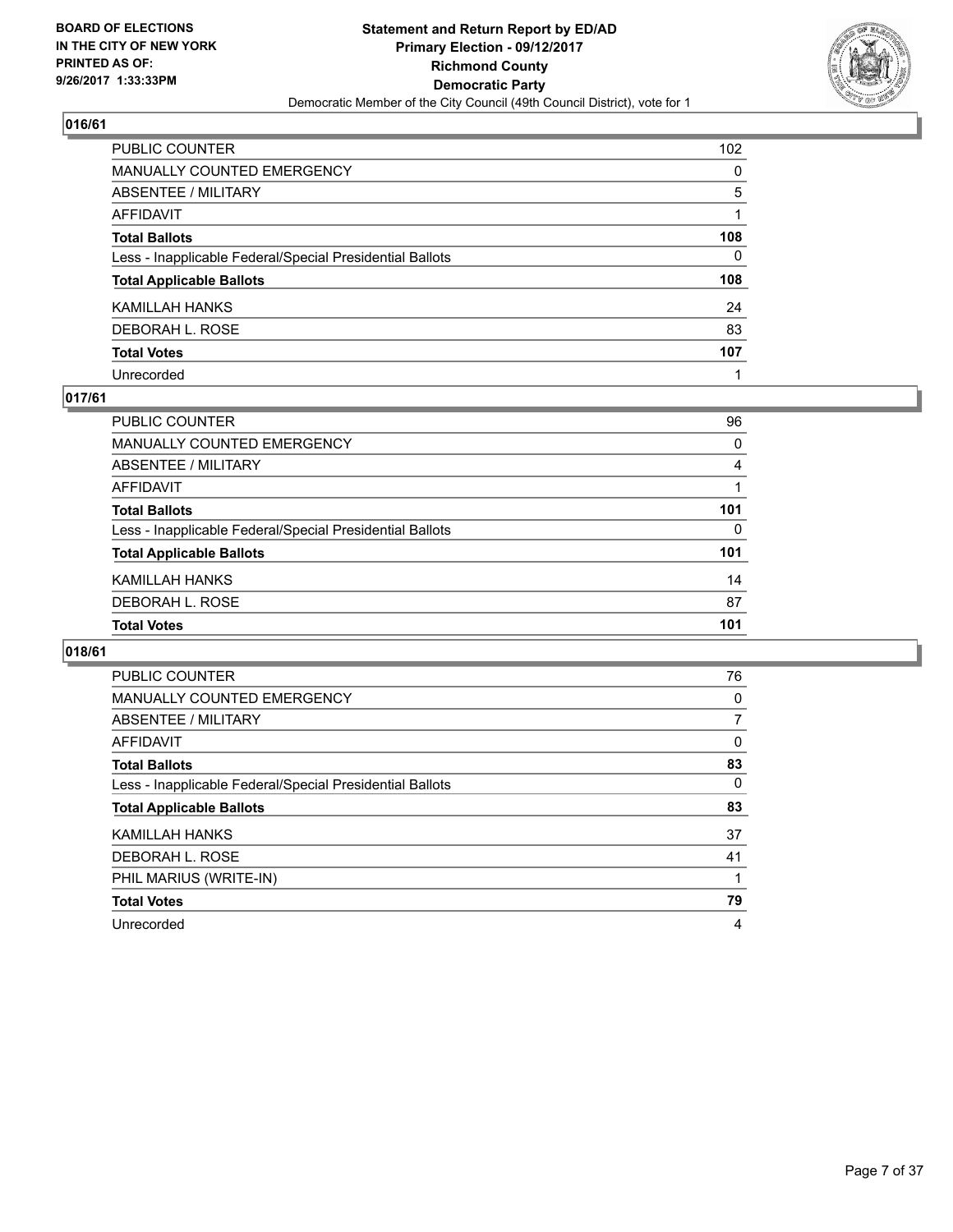

| <b>PUBLIC COUNTER</b>                                    | 79 |
|----------------------------------------------------------|----|
| MANUALLY COUNTED EMERGENCY                               | 0  |
| <b>ABSENTEE / MILITARY</b>                               | 6  |
| AFFIDAVIT                                                | 0  |
| <b>Total Ballots</b>                                     | 85 |
| Less - Inapplicable Federal/Special Presidential Ballots | 0  |
| <b>Total Applicable Ballots</b>                          | 85 |
| KAMILLAH HANKS                                           | 23 |
| DEBORAH L. ROSE                                          | 62 |
| <b>Total Votes</b>                                       | 85 |

### **020/61**

| PUBLIC COUNTER                                           | 62       |
|----------------------------------------------------------|----------|
| MANUALLY COUNTED EMERGENCY                               | 0        |
| ABSENTEE / MILITARY                                      | 5        |
| AFFIDAVIT                                                | 0        |
| <b>Total Ballots</b>                                     | 67       |
| Less - Inapplicable Federal/Special Presidential Ballots | $\Omega$ |
| <b>Total Applicable Ballots</b>                          | 67       |
| KAMILLAH HANKS                                           | 25       |
| DEBORAH L. ROSE                                          | 42       |
| <b>Total Votes</b>                                       | 67       |
|                                                          |          |

| <b>PUBLIC COUNTER</b>                                    | 115 |
|----------------------------------------------------------|-----|
| <b>MANUALLY COUNTED EMERGENCY</b>                        | 0   |
| ABSENTEE / MILITARY                                      | 3   |
| AFFIDAVIT                                                | 2   |
| <b>Total Ballots</b>                                     | 120 |
| Less - Inapplicable Federal/Special Presidential Ballots | 0   |
| <b>Total Applicable Ballots</b>                          | 120 |
| KAMILLAH HANKS                                           | 16  |
| DEBORAH L. ROSE                                          | 103 |
| <b>Total Votes</b>                                       | 119 |
| Unrecorded                                               |     |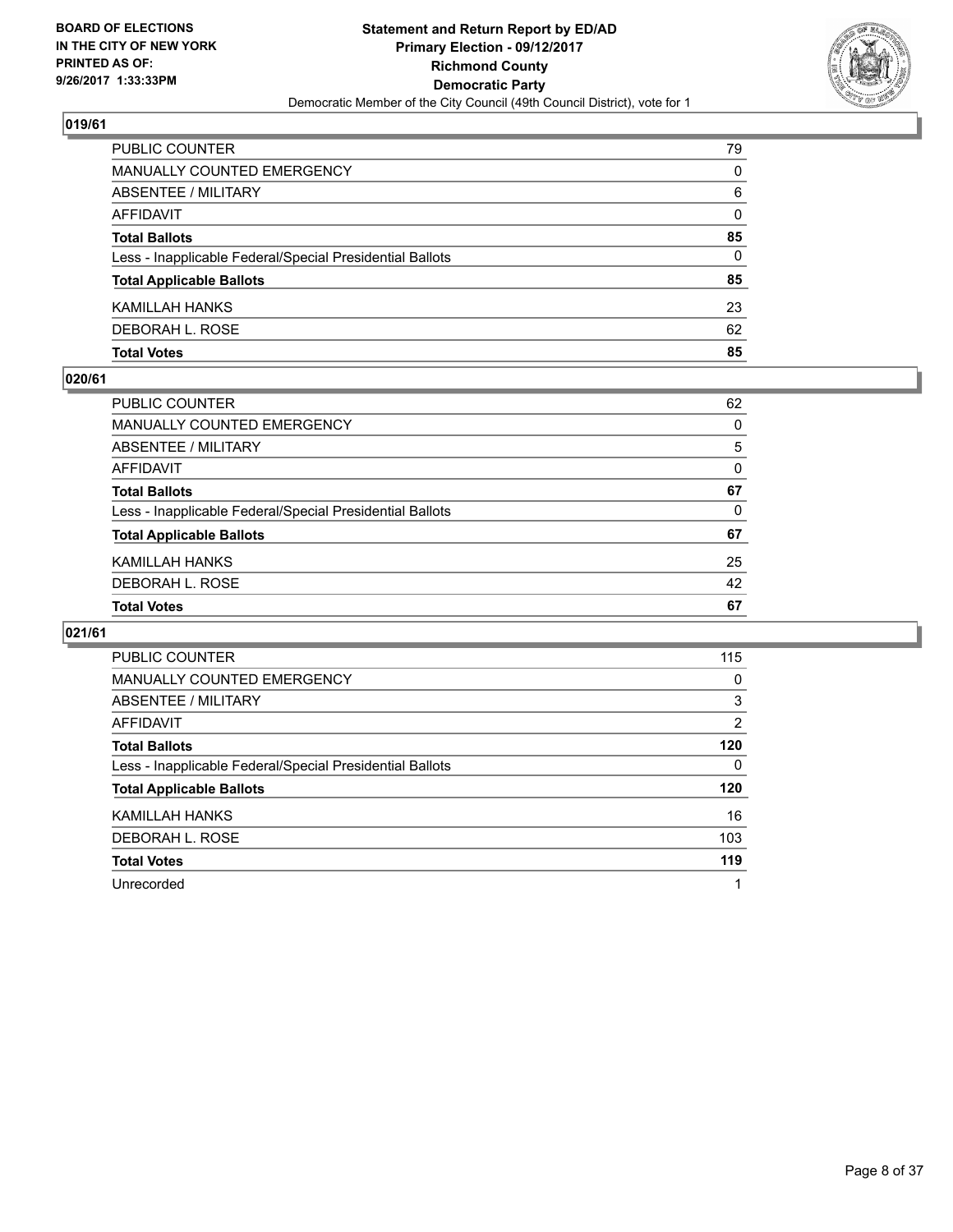

| PUBLIC COUNTER                                           | 120          |
|----------------------------------------------------------|--------------|
| MANUALLY COUNTED EMERGENCY                               | 0            |
| ABSENTEE / MILITARY                                      | 5            |
| AFFIDAVIT                                                | 0            |
| Total Ballots                                            | 125          |
| Less - Inapplicable Federal/Special Presidential Ballots | $\mathbf{0}$ |
| <b>Total Applicable Ballots</b>                          | 125          |
| KAMILLAH HANKS                                           | 33           |
| DEBORAH L. ROSE                                          | 88           |
| <b>Total Votes</b>                                       | 121          |
| Unrecorded                                               | 4            |

## **023/61**

| <b>PUBLIC COUNTER</b>                                    | 89             |
|----------------------------------------------------------|----------------|
| MANUALLY COUNTED EMERGENCY                               | 0              |
| ABSENTEE / MILITARY                                      | $\overline{2}$ |
| AFFIDAVIT                                                | 0              |
| <b>Total Ballots</b>                                     | 91             |
| Less - Inapplicable Federal/Special Presidential Ballots | 0              |
| <b>Total Applicable Ballots</b>                          | 91             |
| KAMILLAH HANKS                                           | 26             |
| DEBORAH L. ROSE                                          | 65             |
| <b>Total Votes</b>                                       | 91             |

| PUBLIC COUNTER                                           | 69 |
|----------------------------------------------------------|----|
| <b>MANUALLY COUNTED EMERGENCY</b>                        | 0  |
| ABSENTEE / MILITARY                                      | 4  |
| AFFIDAVIT                                                | 0  |
| <b>Total Ballots</b>                                     | 73 |
| Less - Inapplicable Federal/Special Presidential Ballots | 0  |
| <b>Total Applicable Ballots</b>                          | 73 |
| KAMILLAH HANKS                                           | 25 |
| DEBORAH L. ROSE                                          | 45 |
| <b>Total Votes</b>                                       | 70 |
| Unrecorded                                               | 3  |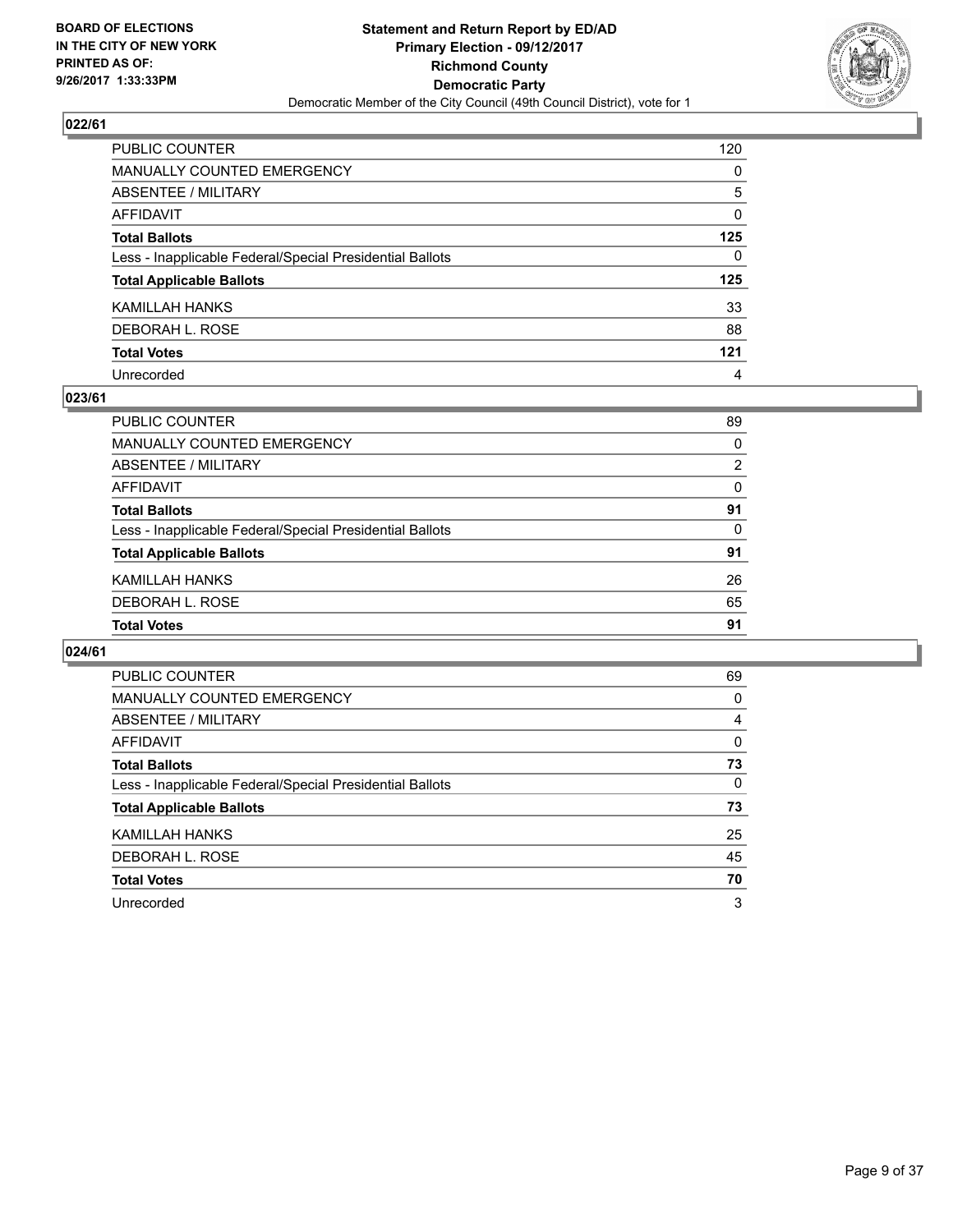

| PUBLIC COUNTER                                           | 92             |
|----------------------------------------------------------|----------------|
| MANUALLY COUNTED EMERGENCY                               | 0              |
| ABSENTEE / MILITARY                                      | 3              |
| AFFIDAVIT                                                | $\mathbf{0}$   |
| Total Ballots                                            | 95             |
| Less - Inapplicable Federal/Special Presidential Ballots | 0              |
| <b>Total Applicable Ballots</b>                          | 95             |
| KAMILLAH HANKS                                           | 24             |
| DEBORAH L. ROSE                                          | 69             |
| <b>Total Votes</b>                                       | 93             |
| Unrecorded                                               | $\overline{2}$ |

#### **026/61**

| <b>PUBLIC COUNTER</b>                                    | 95             |
|----------------------------------------------------------|----------------|
| <b>MANUALLY COUNTED EMERGENCY</b>                        | 0              |
| ABSENTEE / MILITARY                                      | 5              |
| AFFIDAVIT                                                | 0              |
| <b>Total Ballots</b>                                     | 100            |
| Less - Inapplicable Federal/Special Presidential Ballots | 0              |
| <b>Total Applicable Ballots</b>                          | 100            |
| KAMILLAH HANKS                                           | 21             |
| DEBORAH L. ROSE                                          | 77             |
| <b>Total Votes</b>                                       | 98             |
| Unrecorded                                               | $\overline{2}$ |

| <b>PUBLIC COUNTER</b>                                    | 86 |
|----------------------------------------------------------|----|
| <b>MANUALLY COUNTED EMERGENCY</b>                        | 0  |
| ABSENTEE / MILITARY                                      | 6  |
| AFFIDAVIT                                                | 0  |
| <b>Total Ballots</b>                                     | 92 |
| Less - Inapplicable Federal/Special Presidential Ballots | 0  |
| <b>Total Applicable Ballots</b>                          | 92 |
| KAMILLAH HANKS                                           | 26 |
| DEBORAH L. ROSE                                          | 65 |
| <b>Total Votes</b>                                       | 91 |
| Unrecorded                                               |    |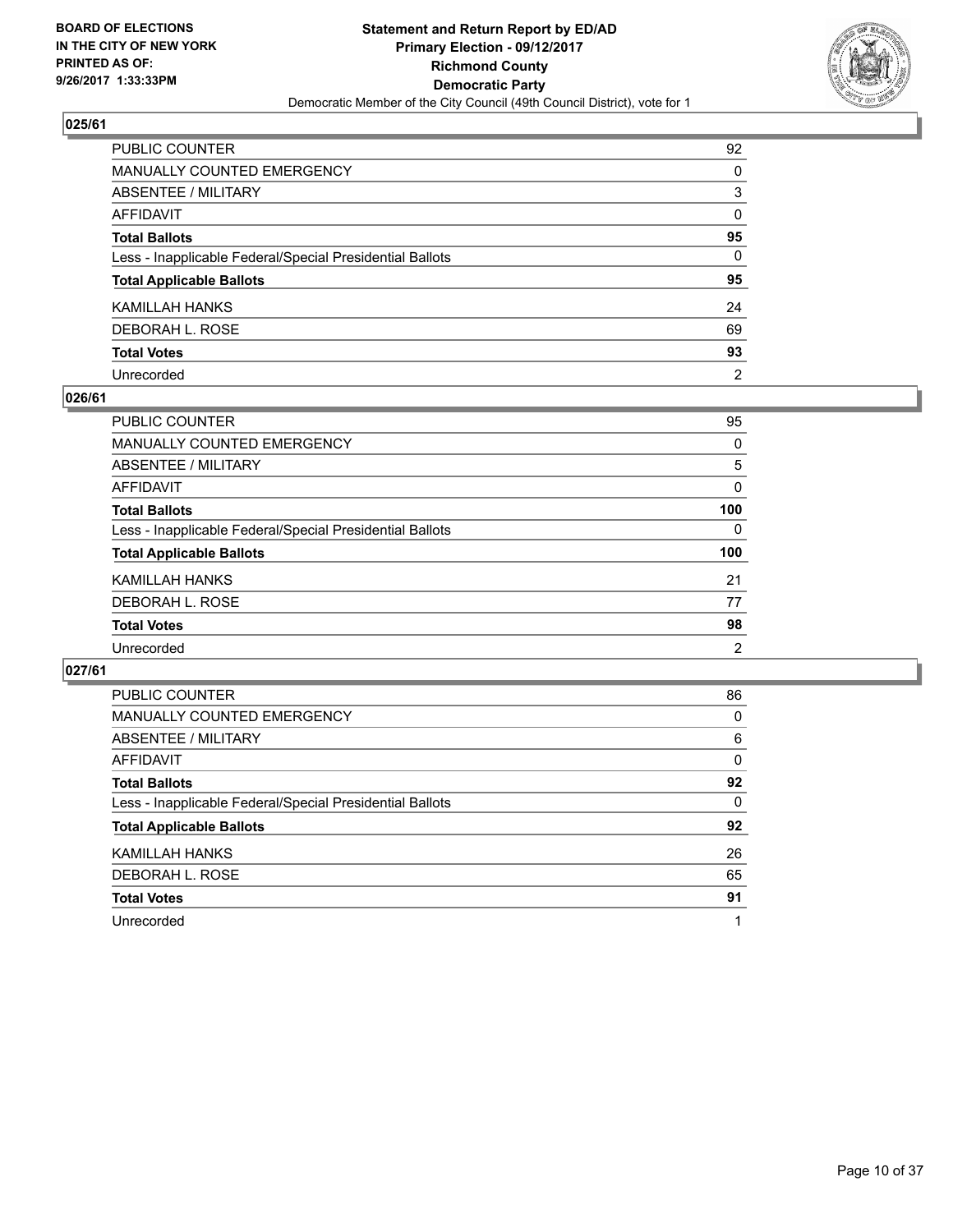

| PUBLIC COUNTER                                           | 53             |
|----------------------------------------------------------|----------------|
| MANUALLY COUNTED EMERGENCY                               | 0              |
| ABSENTEE / MILITARY                                      | $\overline{2}$ |
| AFFIDAVIT                                                | $\mathbf{0}$   |
| Total Ballots                                            | 55             |
| Less - Inapplicable Federal/Special Presidential Ballots | $\mathbf{0}$   |
| <b>Total Applicable Ballots</b>                          | 55             |
| KAMILLAH HANKS                                           | 15             |
| DEBORAH L. ROSE                                          | 37             |
| <b>Total Votes</b>                                       | 52             |
| Unrecorded                                               | 3              |

### **029/61**

| PUBLIC COUNTER                                           | 60       |
|----------------------------------------------------------|----------|
| MANUALLY COUNTED EMERGENCY                               | 0        |
| ABSENTEE / MILITARY                                      | 4        |
| AFFIDAVIT                                                | $\Omega$ |
| <b>Total Ballots</b>                                     | 64       |
| Less - Inapplicable Federal/Special Presidential Ballots | 0        |
| <b>Total Applicable Ballots</b>                          | 64       |
| KAMILLAH HANKS                                           | 20       |
| DEBORAH L. ROSE                                          | 41       |
| <b>Total Votes</b>                                       | 61       |
| Unrecorded                                               | 3        |

| <b>Total Votes</b>                                       | 69 |
|----------------------------------------------------------|----|
| <b>BO DIETL (WRITE-IN)</b>                               |    |
| DEBORAH L. ROSE                                          | 52 |
| KAMILLAH HANKS                                           | 16 |
| <b>Total Applicable Ballots</b>                          | 69 |
| Less - Inapplicable Federal/Special Presidential Ballots | 0  |
| <b>Total Ballots</b>                                     | 69 |
| AFFIDAVIT                                                | 0  |
| ABSENTEE / MILITARY                                      |    |
| <b>MANUALLY COUNTED EMERGENCY</b>                        | 0  |
| <b>PUBLIC COUNTER</b>                                    | 68 |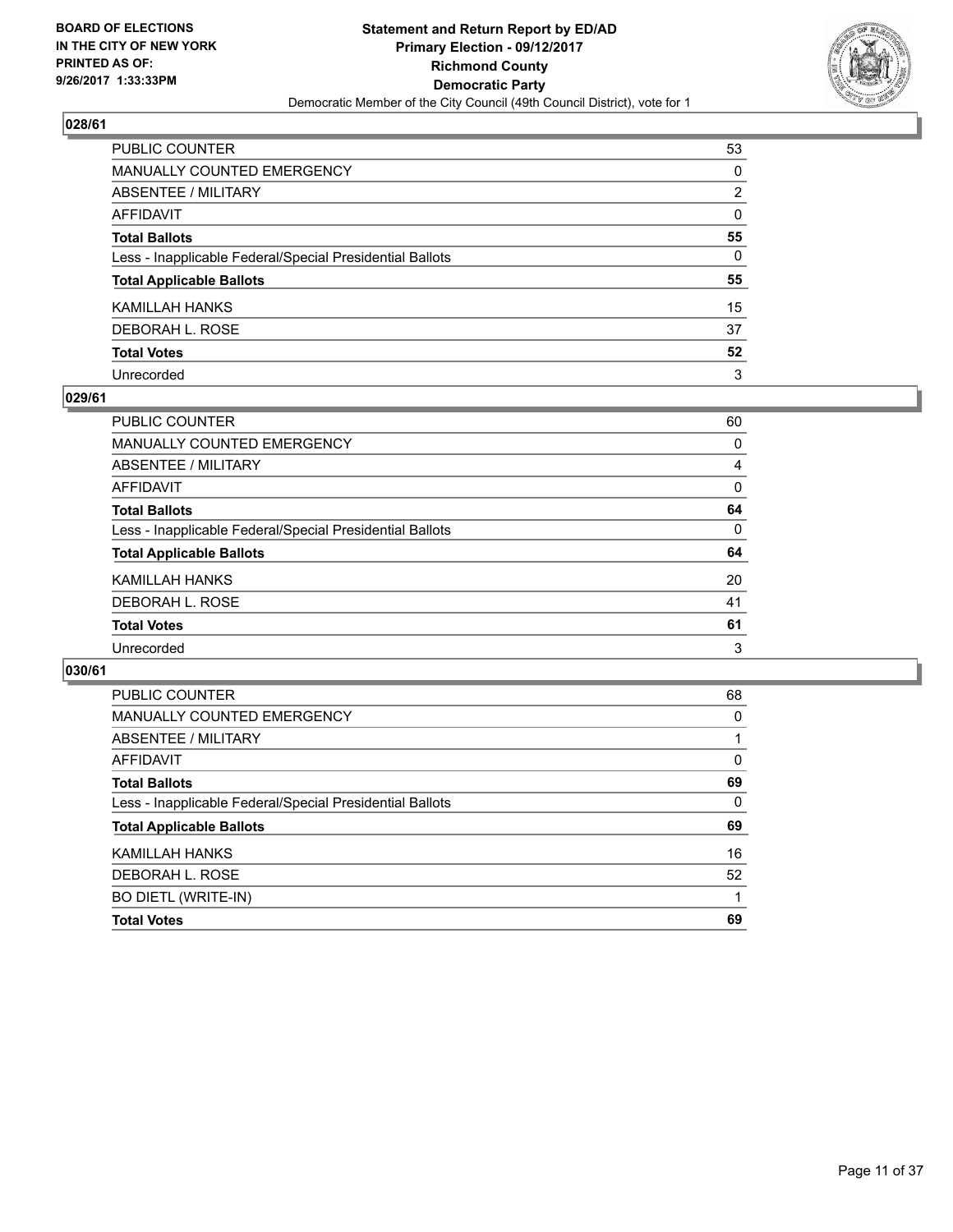

| PUBLIC COUNTER                                           | 113          |
|----------------------------------------------------------|--------------|
| <b>MANUALLY COUNTED EMERGENCY</b>                        | $\mathbf{0}$ |
| ABSENTEE / MILITARY                                      |              |
| <b>AFFIDAVIT</b>                                         | 2            |
| <b>Total Ballots</b>                                     | 116          |
| Less - Inapplicable Federal/Special Presidential Ballots | $\mathbf{0}$ |
| <b>Total Applicable Ballots</b>                          | 116          |
| KAMILLAH HANKS                                           | 22           |
| DEBORAH L. ROSE                                          | 92           |
| <b>Total Votes</b>                                       | 114          |
| Unrecorded                                               | 2            |

## **032/61**

| PUBLIC COUNTER                                           | 69 |
|----------------------------------------------------------|----|
| <b>MANUALLY COUNTED EMERGENCY</b>                        | 0  |
| ABSENTEE / MILITARY                                      | 14 |
| AFFIDAVIT                                                |    |
| <b>Total Ballots</b>                                     | 84 |
| Less - Inapplicable Federal/Special Presidential Ballots | 0  |
| <b>Total Applicable Ballots</b>                          | 84 |
| KAMILLAH HANKS                                           | 15 |
| DEBORAH L. ROSE                                          | 68 |
| <b>Total Votes</b>                                       | 83 |
| Unrecorded                                               |    |

| <b>PUBLIC COUNTER</b>                                    | 80 |
|----------------------------------------------------------|----|
| MANUALLY COUNTED EMERGENCY                               | 0  |
| ABSENTEE / MILITARY                                      | 6  |
| AFFIDAVIT                                                | 0  |
| <b>Total Ballots</b>                                     | 86 |
| Less - Inapplicable Federal/Special Presidential Ballots | 0  |
| <b>Total Applicable Ballots</b>                          | 86 |
| KAMILLAH HANKS                                           | 32 |
| DEBORAH L. ROSE                                          | 53 |
| <b>Total Votes</b>                                       | 85 |
| Unrecorded                                               |    |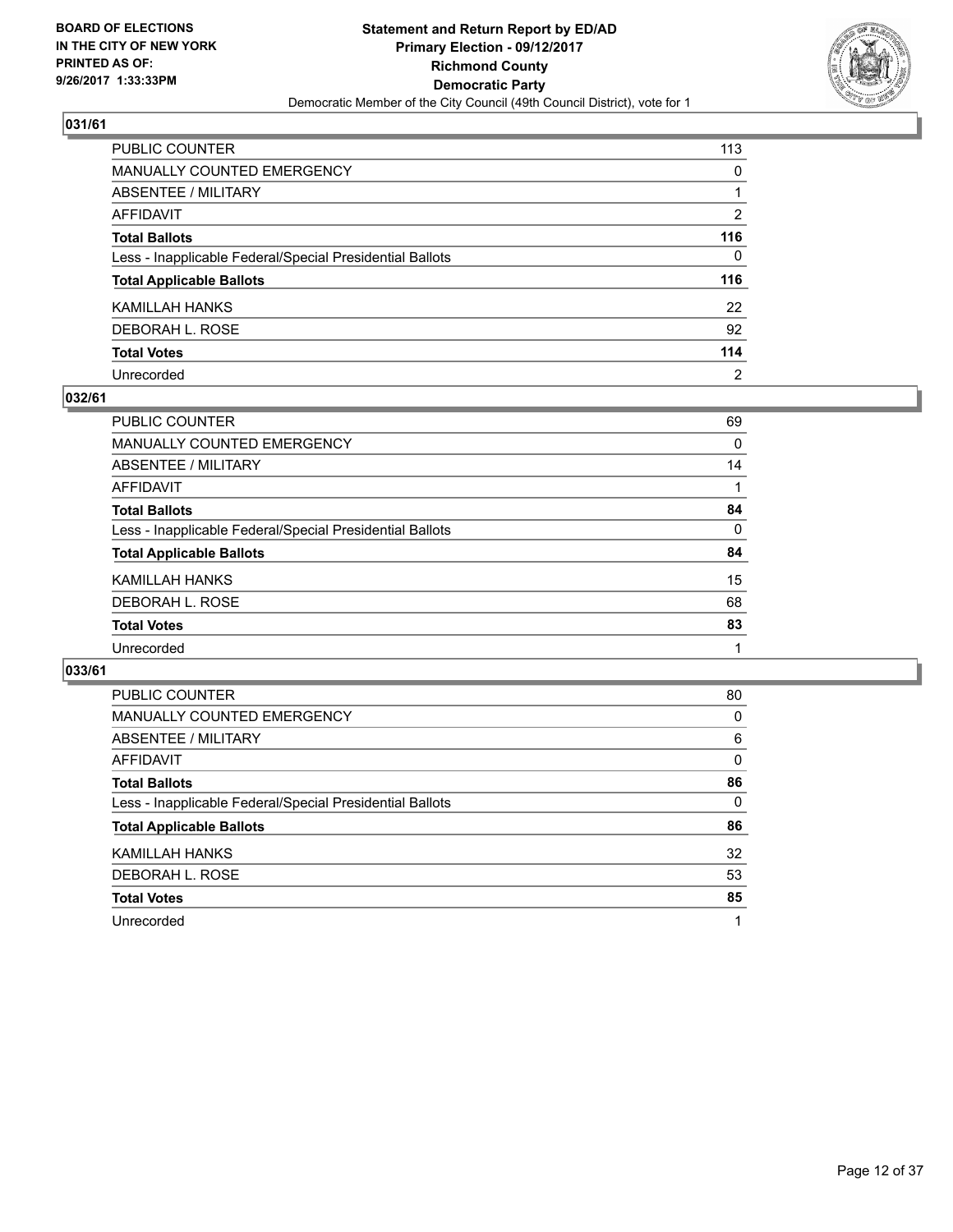

| PUBLIC COUNTER                                           | 92             |
|----------------------------------------------------------|----------------|
| <b>MANUALLY COUNTED EMERGENCY</b>                        | 0              |
| ABSENTEE / MILITARY                                      | 5              |
| AFFIDAVIT                                                | 0              |
| <b>Total Ballots</b>                                     | 97             |
| Less - Inapplicable Federal/Special Presidential Ballots | 0              |
| <b>Total Applicable Ballots</b>                          | 97             |
| KAMILLAH HANKS                                           | 38             |
| DEBORAH L. ROSE                                          | 56             |
| PHIL MARIUS (WRITE-IN)                                   |                |
| <b>Total Votes</b>                                       | 95             |
| Unrecorded                                               | $\overline{2}$ |

## **038/61**

| <b>PUBLIC COUNTER</b>                                    | 99       |
|----------------------------------------------------------|----------|
| MANUALLY COUNTED EMERGENCY                               | 0        |
| ABSENTEE / MILITARY                                      | 5        |
| AFFIDAVIT                                                | $\Omega$ |
| <b>Total Ballots</b>                                     | 104      |
| Less - Inapplicable Federal/Special Presidential Ballots | $\Omega$ |
| <b>Total Applicable Ballots</b>                          | 104      |
| KAMILLAH HANKS                                           | 33       |
| DEBORAH L. ROSE                                          | 70       |
| PETER J. MURRAY (WRITE-IN)                               |          |
| <b>Total Votes</b>                                       | 104      |

| <b>PUBLIC COUNTER</b>                                    | 96 |
|----------------------------------------------------------|----|
| <b>MANUALLY COUNTED EMERGENCY</b>                        | 0  |
| ABSENTEE / MILITARY                                      | 3  |
| AFFIDAVIT                                                | 0  |
| <b>Total Ballots</b>                                     | 99 |
| Less - Inapplicable Federal/Special Presidential Ballots | 0  |
| <b>Total Applicable Ballots</b>                          | 99 |
| KAMILLAH HANKS                                           | 52 |
| DEBORAH L. ROSE                                          | 44 |
| ERIC RAYASLIA (WRITE-IN)                                 |    |
| PETER J. MURRAY (WRITE-IN)                               | 1  |
| <b>Total Votes</b>                                       | 98 |
| Unrecorded                                               | 1  |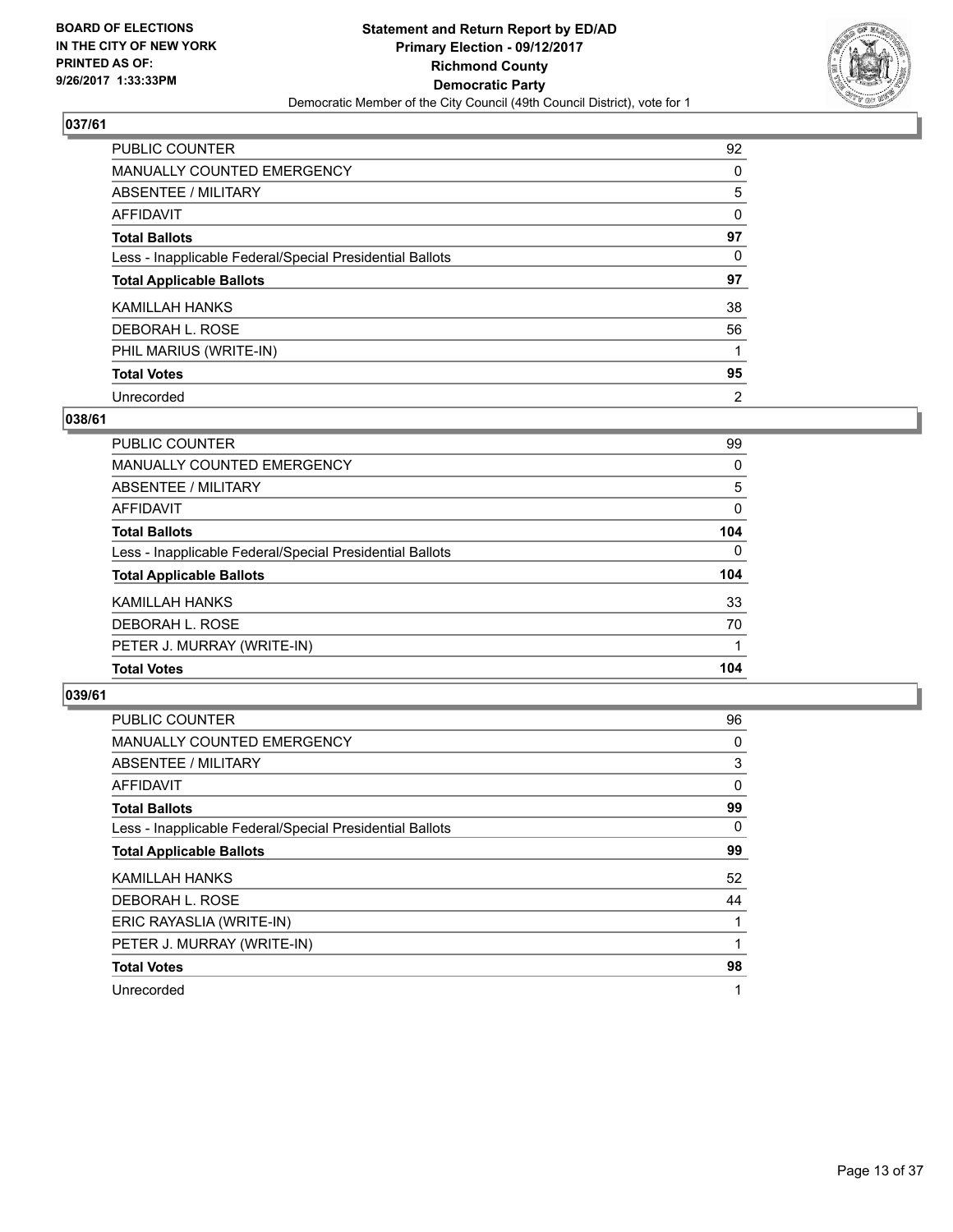

| PUBLIC COUNTER                                           | 105          |
|----------------------------------------------------------|--------------|
| <b>MANUALLY COUNTED EMERGENCY</b>                        | $\mathbf{0}$ |
| <b>ABSENTEE / MILITARY</b>                               | 2            |
| <b>AFFIDAVIT</b>                                         | $\Omega$     |
| <b>Total Ballots</b>                                     | 107          |
| Less - Inapplicable Federal/Special Presidential Ballots | 0            |
| <b>Total Applicable Ballots</b>                          | 107          |
| KAMILLAH HANKS                                           | 39           |
| DEBORAH L. ROSE                                          | 64           |
| <b>Total Votes</b>                                       | 103          |
| Unrecorded                                               | 4            |

### **041/61**

| <b>PUBLIC COUNTER</b>                                    | 44       |
|----------------------------------------------------------|----------|
| MANUALLY COUNTED EMERGENCY                               | 0        |
| ABSENTEE / MILITARY                                      | 3        |
| AFFIDAVIT                                                | $\Omega$ |
| <b>Total Ballots</b>                                     | 47       |
| Less - Inapplicable Federal/Special Presidential Ballots | 0        |
| <b>Total Applicable Ballots</b>                          | 47       |
| KAMILLAH HANKS                                           | 24       |
| DEBORAH L. ROSE                                          | 20       |
| <b>Total Votes</b>                                       | 44       |
| Unrecorded                                               | 3        |

| <b>PUBLIC COUNTER</b>                                    | 116 |
|----------------------------------------------------------|-----|
| MANUALLY COUNTED EMERGENCY                               | 0   |
| ABSENTEE / MILITARY                                      | 7   |
| AFFIDAVIT                                                | 0   |
| <b>Total Ballots</b>                                     | 123 |
| Less - Inapplicable Federal/Special Presidential Ballots | 0   |
| <b>Total Applicable Ballots</b>                          | 123 |
| KAMILLAH HANKS                                           | 53  |
| DEBORAH L. ROSE                                          | 66  |
| <b>Total Votes</b>                                       | 119 |
| Unrecorded                                               | 4   |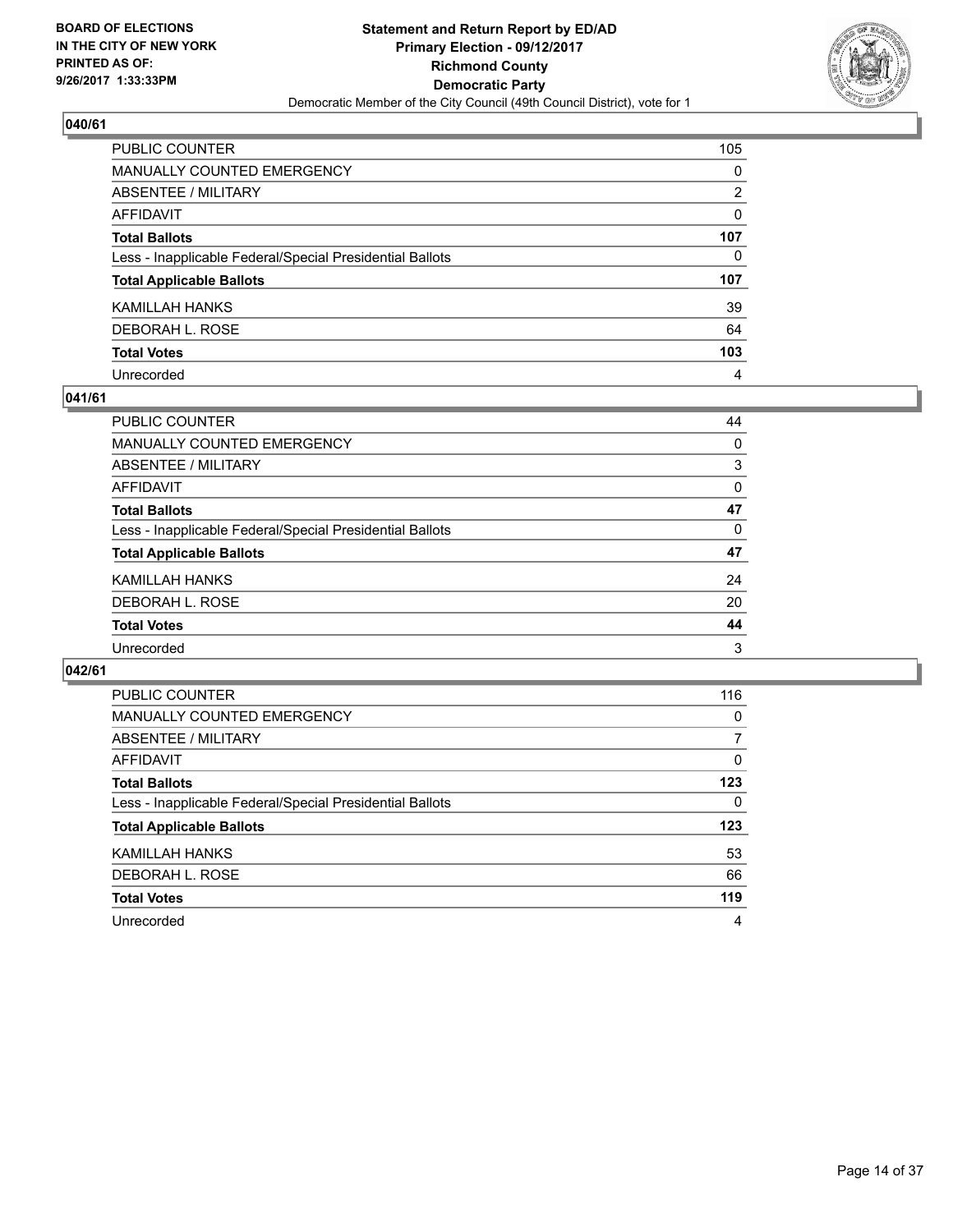

| <b>Total Votes</b>                                       | 47       |
|----------------------------------------------------------|----------|
| PHIL MARIUS (WRITE-IN)                                   |          |
| DEBORAH L. ROSE                                          | 20       |
| KAMILLAH HANKS                                           | 26       |
| <b>Total Applicable Ballots</b>                          | 47       |
| Less - Inapplicable Federal/Special Presidential Ballots | 0        |
| <b>Total Ballots</b>                                     | 47       |
| AFFIDAVIT                                                | $\Omega$ |
| <b>ABSENTEE / MILITARY</b>                               | 3        |
| <b>MANUALLY COUNTED EMERGENCY</b>                        | 0        |
| PUBLIC COUNTER                                           | 44       |

## **044/61**

| <b>PUBLIC COUNTER</b>                                    | 48       |
|----------------------------------------------------------|----------|
| <b>MANUALLY COUNTED EMERGENCY</b>                        | 0        |
| ABSENTEE / MILITARY                                      | 11       |
| AFFIDAVIT                                                | $\Omega$ |
| <b>Total Ballots</b>                                     | 59       |
| Less - Inapplicable Federal/Special Presidential Ballots | 0        |
| <b>Total Applicable Ballots</b>                          | 59       |
| <b>KAMILLAH HANKS</b>                                    | 27       |
| DEBORAH L. ROSE                                          | 28       |
| <b>Total Votes</b>                                       | 55       |
| Unrecorded                                               | 4        |
|                                                          |          |

| <b>PUBLIC COUNTER</b>                                    | 80 |
|----------------------------------------------------------|----|
| MANUALLY COUNTED EMERGENCY                               | 0  |
| ABSENTEE / MILITARY                                      |    |
| AFFIDAVIT                                                |    |
| <b>Total Ballots</b>                                     | 82 |
| Less - Inapplicable Federal/Special Presidential Ballots | 0  |
| <b>Total Applicable Ballots</b>                          | 82 |
| KAMILLAH HANKS                                           | 31 |
| DEBORAH L. ROSE                                          | 47 |
| <b>Total Votes</b>                                       | 78 |
| Unrecorded                                               | 4  |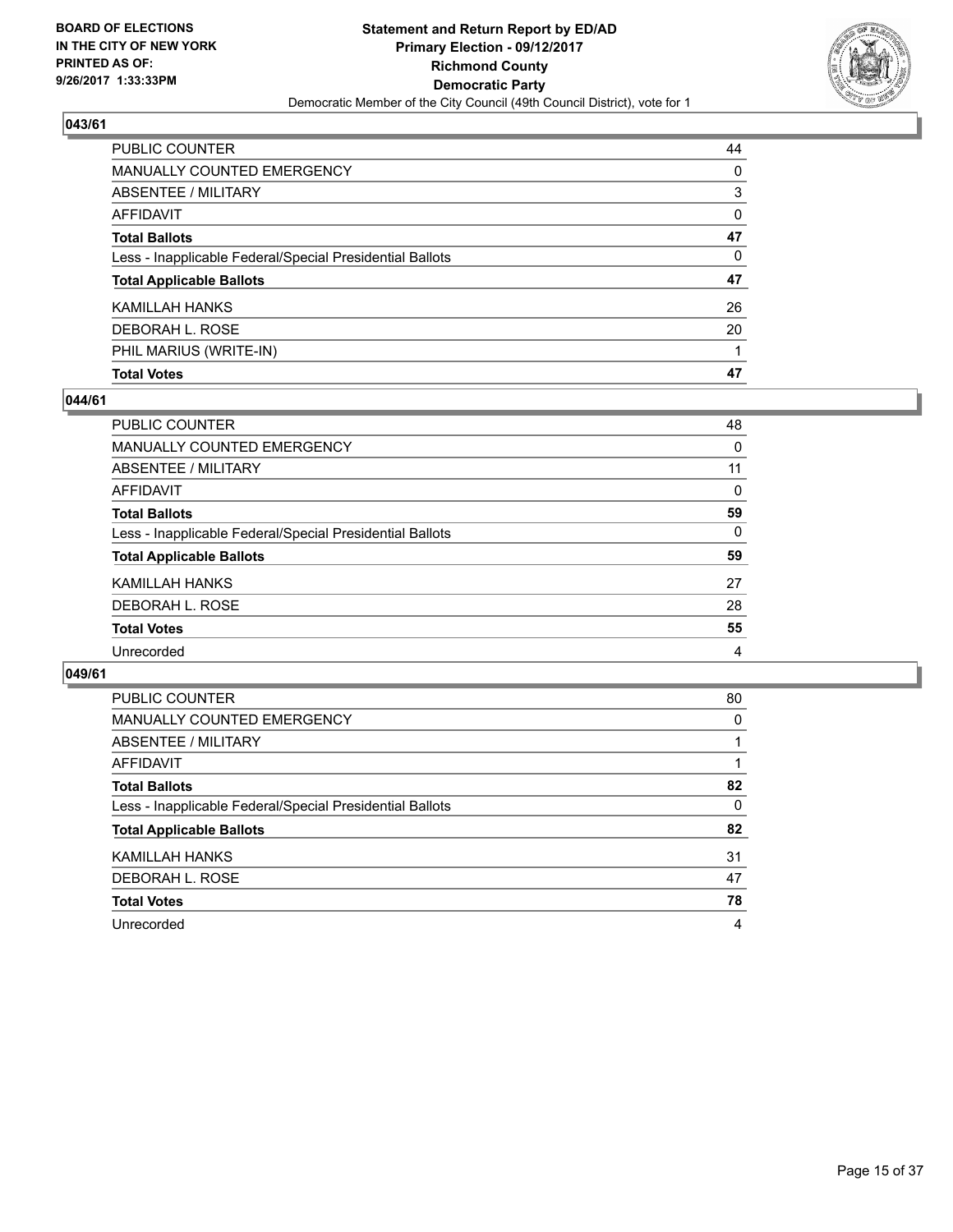

| PUBLIC COUNTER                                           | 85 |
|----------------------------------------------------------|----|
| MANUALLY COUNTED EMERGENCY                               | 0  |
| <b>ABSENTEE / MILITARY</b>                               |    |
| AFFIDAVIT                                                | 0  |
| <b>Total Ballots</b>                                     | 86 |
| Less - Inapplicable Federal/Special Presidential Ballots | 0  |
| <b>Total Applicable Ballots</b>                          | 86 |
| KAMILLAH HANKS                                           | 28 |
| DEBORAH L. ROSE                                          | 58 |
| <b>Total Votes</b>                                       | 86 |

### **051/61**

| PUBLIC COUNTER                                           | 105 |
|----------------------------------------------------------|-----|
| MANUALLY COUNTED EMERGENCY                               | 0   |
| ABSENTEE / MILITARY                                      | 12  |
| AFFIDAVIT                                                | 0   |
| <b>Total Ballots</b>                                     | 117 |
| Less - Inapplicable Federal/Special Presidential Ballots | 0   |
| <b>Total Applicable Ballots</b>                          | 117 |
| KAMILLAH HANKS                                           | 41  |
| DEBORAH L. ROSE                                          | 72  |
| LORIE HONOR (WRITE-IN)                                   |     |
| <b>Total Votes</b>                                       | 114 |
| Unrecorded                                               | 3   |

| <b>PUBLIC COUNTER</b>                                    | 57             |
|----------------------------------------------------------|----------------|
| <b>MANUALLY COUNTED EMERGENCY</b>                        | 0              |
| ABSENTEE / MILITARY                                      | 2              |
| AFFIDAVIT                                                | 0              |
| <b>Total Ballots</b>                                     | 59             |
| Less - Inapplicable Federal/Special Presidential Ballots | 0              |
| <b>Total Applicable Ballots</b>                          | 59             |
| KAMILLAH HANKS                                           | 24             |
| DEBORAH L. ROSE                                          | 33             |
| <b>Total Votes</b>                                       | 57             |
| Unrecorded                                               | $\overline{2}$ |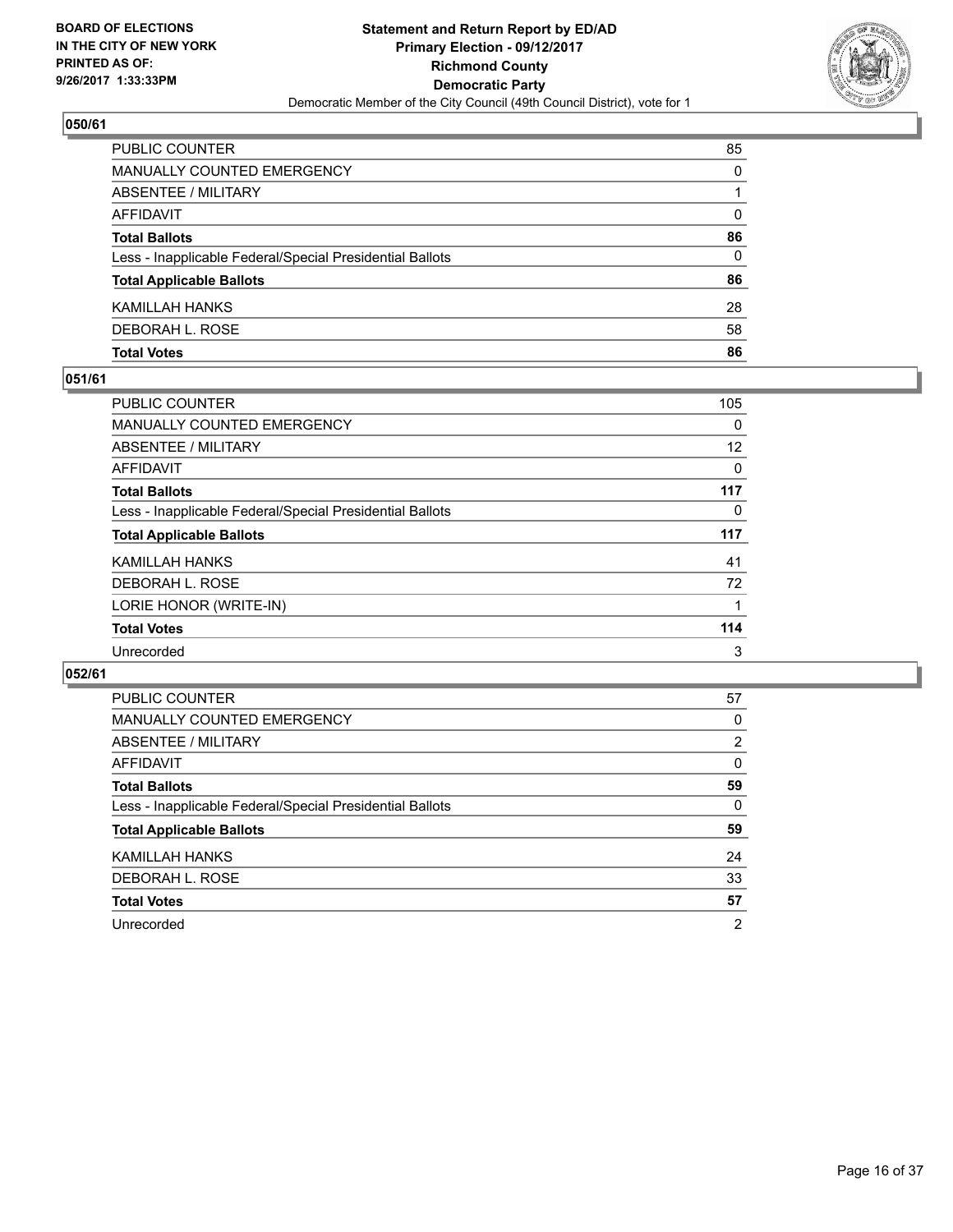

| PUBLIC COUNTER                                           | 138          |
|----------------------------------------------------------|--------------|
| <b>MANUALLY COUNTED EMERGENCY</b>                        | $\Omega$     |
| <b>ABSENTEE / MILITARY</b>                               | 5            |
| <b>AFFIDAVIT</b>                                         | $\Omega$     |
| <b>Total Ballots</b>                                     | 143          |
| Less - Inapplicable Federal/Special Presidential Ballots | $\mathbf{0}$ |
| <b>Total Applicable Ballots</b>                          | 143          |
| KAMILLAH HANKS                                           | 43           |
| DEBORAH L. ROSE                                          | 96           |
| <b>Total Votes</b>                                       | 139          |
| Unrecorded                                               | 4            |

## **054/61**

| PUBLIC COUNTER                                           | 79  |
|----------------------------------------------------------|-----|
| <b>MANUALLY COUNTED EMERGENCY</b>                        | 0   |
| ABSENTEE / MILITARY                                      | 52  |
| AFFIDAVIT                                                | 0   |
| <b>Total Ballots</b>                                     | 131 |
| Less - Inapplicable Federal/Special Presidential Ballots | 0   |
| <b>Total Applicable Ballots</b>                          | 131 |
| KAMILLAH HANKS                                           | 39  |
| DEBORAH L. ROSE                                          | 89  |
| PHIL MARIUS (WRITE-IN)                                   |     |
| <b>Total Votes</b>                                       | 129 |
| Unrecorded                                               | 2   |

| <b>PUBLIC COUNTER</b>                                    | 120            |
|----------------------------------------------------------|----------------|
| <b>MANUALLY COUNTED EMERGENCY</b>                        | 0              |
| ABSENTEE / MILITARY                                      | 13             |
| AFFIDAVIT                                                | $\overline{2}$ |
| <b>Total Ballots</b>                                     | 135            |
| Less - Inapplicable Federal/Special Presidential Ballots | $\Omega$       |
| <b>Total Applicable Ballots</b>                          | 135            |
| KAMILLAH HANKS                                           | 30             |
| DEBORAH L. ROSE                                          | 100            |
| <b>Total Votes</b>                                       | 130            |
| Unrecorded                                               | 5              |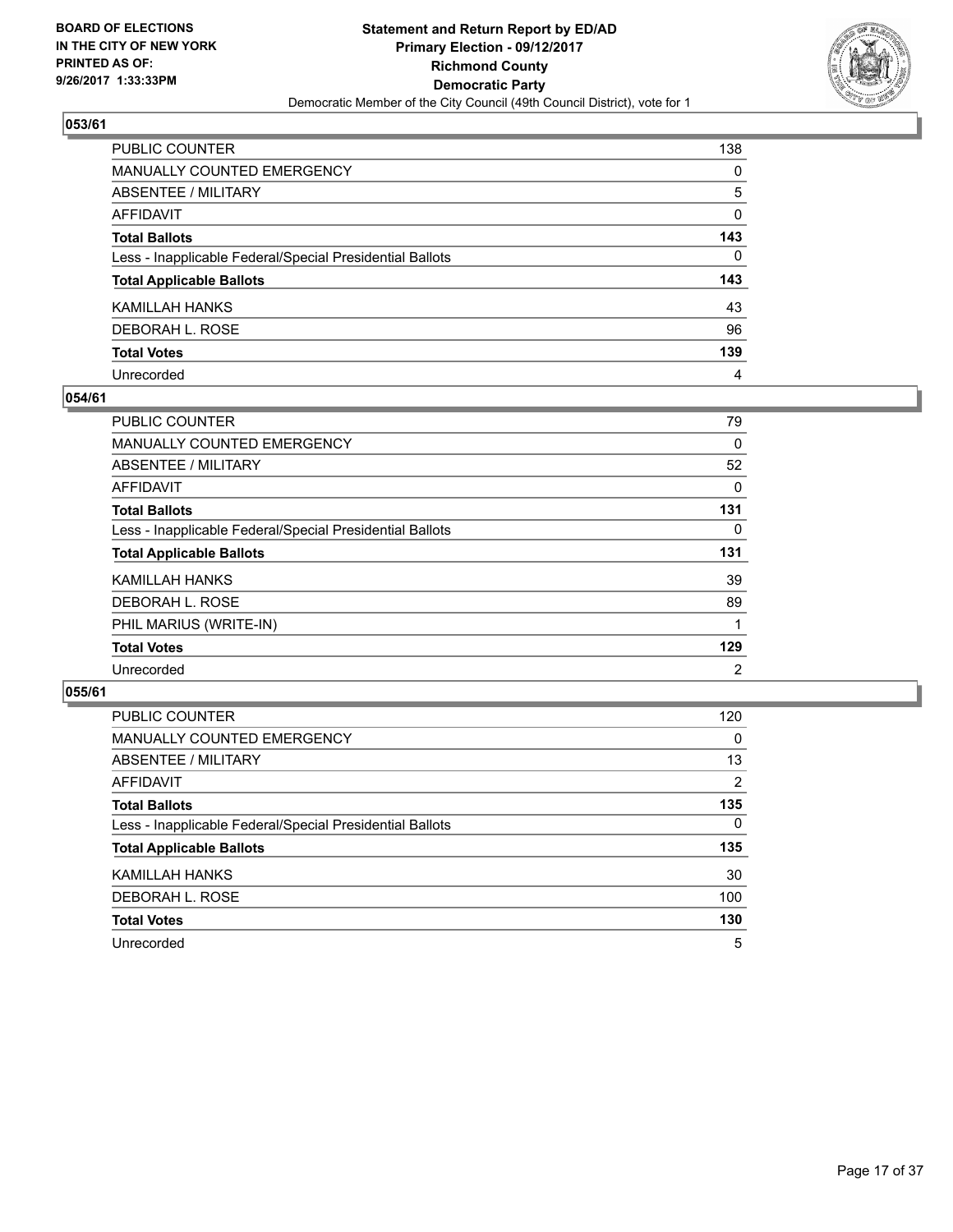

| <b>PUBLIC COUNTER</b>                                    | 93             |
|----------------------------------------------------------|----------------|
| <b>MANUALLY COUNTED EMERGENCY</b>                        | 0              |
| ABSENTEE / MILITARY                                      | 8              |
| AFFIDAVIT                                                | 0              |
| <b>Total Ballots</b>                                     | 101            |
| Less - Inapplicable Federal/Special Presidential Ballots | 0              |
| <b>Total Applicable Ballots</b>                          | 101            |
| <b>KAMILLAH HANKS</b>                                    | 25             |
| DEBORAH L. ROSE                                          | 73             |
| PHIL MARIUS (WRITE-IN)                                   |                |
| <b>Total Votes</b>                                       | 99             |
| Unrecorded                                               | $\overline{2}$ |

## **057/61**

| <b>PUBLIC COUNTER</b>                                    | 86             |
|----------------------------------------------------------|----------------|
| MANUALLY COUNTED EMERGENCY                               | 0              |
| ABSENTEE / MILITARY                                      | 8              |
| AFFIDAVIT                                                | 0              |
| <b>Total Ballots</b>                                     | 94             |
| Less - Inapplicable Federal/Special Presidential Ballots | 0              |
| <b>Total Applicable Ballots</b>                          | 94             |
| KAMILLAH HANKS                                           | 33             |
| DEBORAH L. ROSE                                          | 57             |
| PHIL MARIUS (WRITE-IN)                                   | 2              |
| <b>Total Votes</b>                                       | 92             |
| Unrecorded                                               | $\overline{2}$ |

| <b>PUBLIC COUNTER</b>                                    | 112 |
|----------------------------------------------------------|-----|
| <b>MANUALLY COUNTED EMERGENCY</b>                        | 0   |
| ABSENTEE / MILITARY                                      | 5   |
| AFFIDAVIT                                                | 0   |
| <b>Total Ballots</b>                                     | 117 |
| Less - Inapplicable Federal/Special Presidential Ballots | 0   |
| <b>Total Applicable Ballots</b>                          | 117 |
| KAMILLAH HANKS                                           | 31  |
| DEBORAH L. ROSE                                          | 85  |
| <b>Total Votes</b>                                       | 116 |
| Unrecorded                                               |     |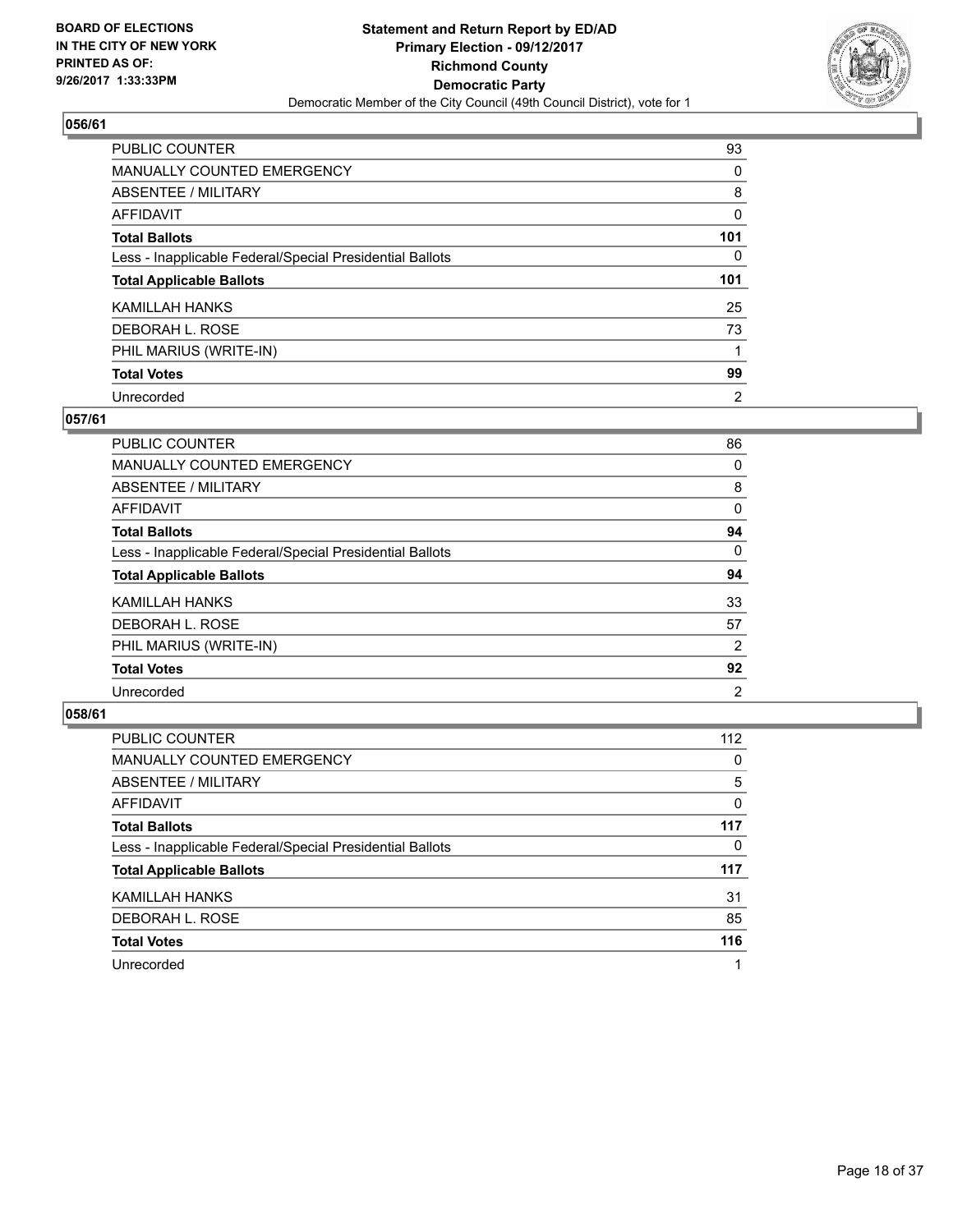

| PUBLIC COUNTER                                           | 85           |
|----------------------------------------------------------|--------------|
| MANUALLY COUNTED EMERGENCY                               | 0            |
| ABSENTEE / MILITARY                                      | 4            |
| AFFIDAVIT                                                |              |
| Total Ballots                                            | 90           |
| Less - Inapplicable Federal/Special Presidential Ballots | $\mathbf{0}$ |
| <b>Total Applicable Ballots</b>                          | 90           |
| KAMILLAH HANKS                                           | 28           |
| DEBORAH L. ROSE                                          | 61           |
| <b>Total Votes</b>                                       | 89           |
| Unrecorded                                               |              |

### **060/61**

| PUBLIC COUNTER                                           | 59 |
|----------------------------------------------------------|----|
| MANUALLY COUNTED EMERGENCY                               | 0  |
| ABSENTEE / MILITARY                                      |    |
| AFFIDAVIT                                                | 0  |
| <b>Total Ballots</b>                                     | 60 |
| Less - Inapplicable Federal/Special Presidential Ballots | 0  |
| <b>Total Applicable Ballots</b>                          | 60 |
| KAMILLAH HANKS                                           | 17 |
| DEBORAH L. ROSE                                          | 37 |
| <b>Total Votes</b>                                       | 54 |
| Unrecorded                                               | 6  |

| <b>PUBLIC COUNTER</b>                                    | 101 |
|----------------------------------------------------------|-----|
| MANUALLY COUNTED EMERGENCY                               | 0   |
| ABSENTEE / MILITARY                                      | 4   |
| AFFIDAVIT                                                | 0   |
| <b>Total Ballots</b>                                     | 105 |
| Less - Inapplicable Federal/Special Presidential Ballots | 0   |
| <b>Total Applicable Ballots</b>                          | 105 |
| KAMILLAH HANKS                                           | 24  |
| DEBORAH L. ROSE                                          | 75  |
| <b>Total Votes</b>                                       | 99  |
| Unrecorded                                               | 6   |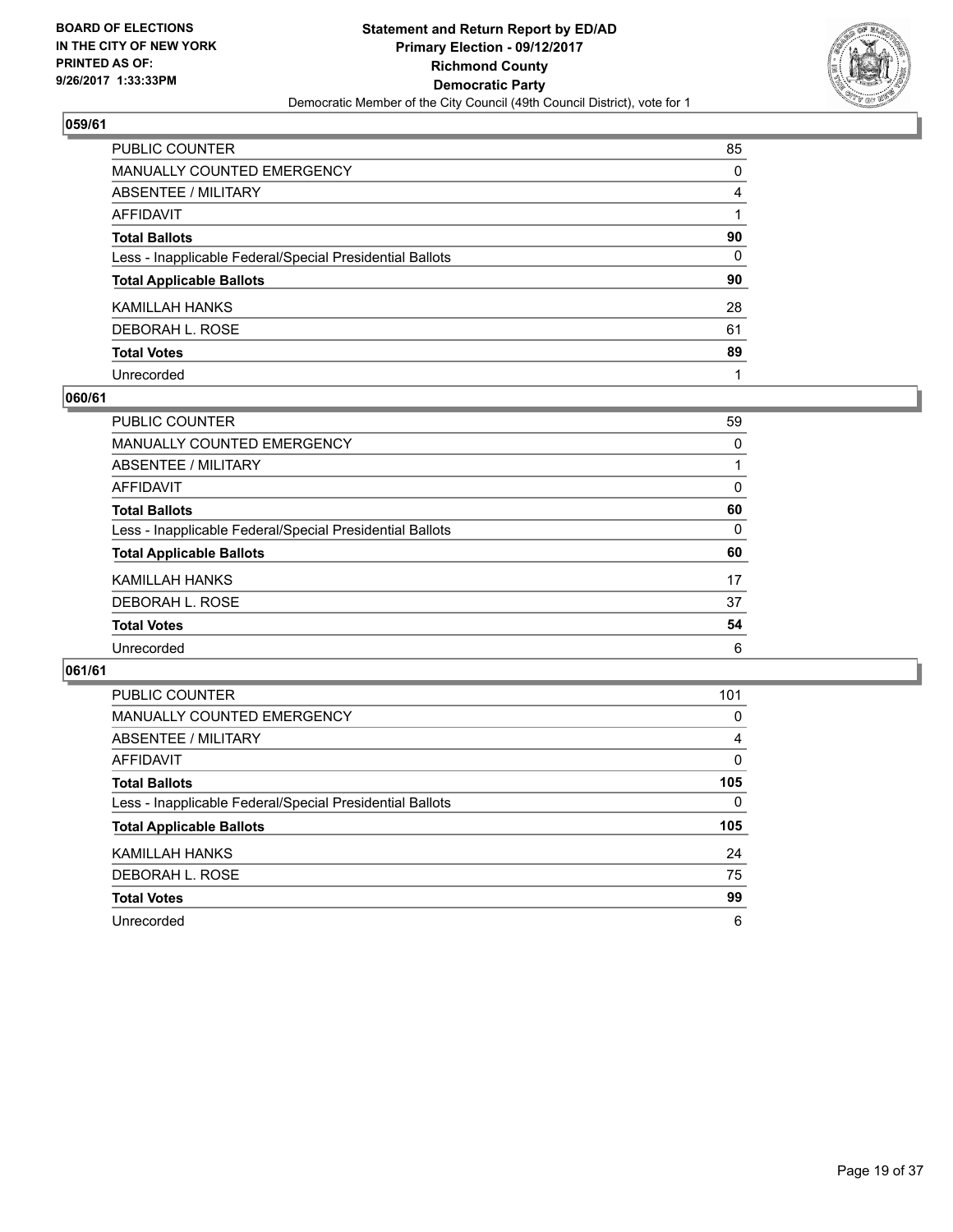

| <b>Total Votes</b>                                       | 46       |
|----------------------------------------------------------|----------|
| DEBORAH L. ROSE                                          | 23       |
| KAMILLAH HANKS                                           | 23       |
| <b>Total Applicable Ballots</b>                          | 46       |
| Less - Inapplicable Federal/Special Presidential Ballots | 0        |
| <b>Total Ballots</b>                                     | 46       |
| AFFIDAVIT                                                | $\Omega$ |
| ABSENTEE / MILITARY                                      | 4        |
| MANUALLY COUNTED EMERGENCY                               | 0        |
| PUBLIC COUNTER                                           | 42       |

### **064/61**

| <b>PUBLIC COUNTER</b>                                    | 35 |
|----------------------------------------------------------|----|
| <b>MANUALLY COUNTED EMERGENCY</b>                        | 0  |
| ABSENTEE / MILITARY                                      |    |
| AFFIDAVIT                                                | 0  |
| <b>Total Ballots</b>                                     | 36 |
| Less - Inapplicable Federal/Special Presidential Ballots | 0  |
| <b>Total Applicable Ballots</b>                          | 36 |
| KAMILLAH HANKS                                           | 15 |
| DEBORAH L. ROSE                                          | 19 |
| PHIL MARIUS (WRITE-IN)                                   |    |
| <b>Total Votes</b>                                       | 35 |
| Unrecorded                                               |    |
|                                                          |    |

| PUBLIC COUNTER                                           | 118 |
|----------------------------------------------------------|-----|
| <b>MANUALLY COUNTED EMERGENCY</b>                        | 0   |
| ABSENTEE / MILITARY                                      | 3   |
| AFFIDAVIT                                                | 3   |
| <b>Total Ballots</b>                                     | 124 |
| Less - Inapplicable Federal/Special Presidential Ballots | 0   |
| <b>Total Applicable Ballots</b>                          | 124 |
| KAMILLAH HANKS                                           | 53  |
| DEBORAH L. ROSE                                          | 67  |
| <b>Total Votes</b>                                       | 120 |
| Unrecorded                                               | 4   |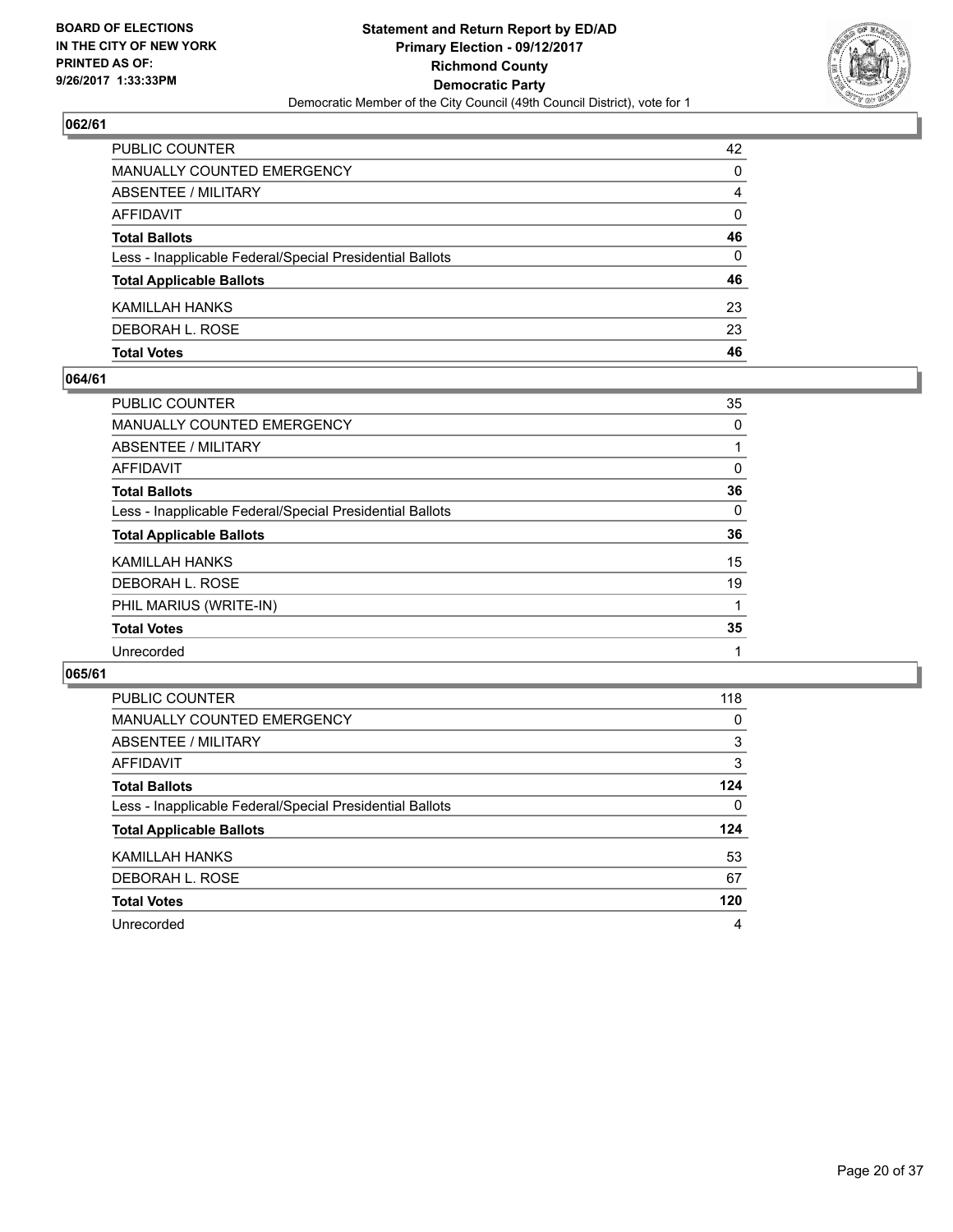

| PUBLIC COUNTER                                           | 104          |
|----------------------------------------------------------|--------------|
| <b>MANUALLY COUNTED EMERGENCY</b>                        | $\mathbf{0}$ |
| ABSENTEE / MILITARY                                      | 7            |
| <b>AFFIDAVIT</b>                                         | $\Omega$     |
| <b>Total Ballots</b>                                     | 111          |
| Less - Inapplicable Federal/Special Presidential Ballots | 0            |
| <b>Total Applicable Ballots</b>                          | 111          |
| KAMILLAH HANKS                                           | 31           |
| DEBORAH L. ROSE                                          | 77           |
| <b>Total Votes</b>                                       | 108          |
| Unrecorded                                               | 3            |

## **067/61**

| <b>PUBLIC COUNTER</b>                                    | 84 |
|----------------------------------------------------------|----|
| <b>MANUALLY COUNTED EMERGENCY</b>                        | 0  |
| ABSENTEE / MILITARY                                      | 7  |
| AFFIDAVIT                                                | 0  |
| <b>Total Ballots</b>                                     | 91 |
| Less - Inapplicable Federal/Special Presidential Ballots | 0  |
| <b>Total Applicable Ballots</b>                          | 91 |
| KAMILLAH HANKS                                           | 22 |
| DEBORAH L. ROSE                                          | 64 |
| TING TING ROCA (WRITE-IN)                                |    |
| <b>Total Votes</b>                                       | 87 |
| Unrecorded                                               | 4  |

| <b>PUBLIC COUNTER</b>                                    | 61 |
|----------------------------------------------------------|----|
| <b>MANUALLY COUNTED EMERGENCY</b>                        | 0  |
| ABSENTEE / MILITARY                                      | 12 |
| AFFIDAVIT                                                |    |
| <b>Total Ballots</b>                                     | 74 |
| Less - Inapplicable Federal/Special Presidential Ballots | 0  |
| <b>Total Applicable Ballots</b>                          | 74 |
| KAMILLAH HANKS                                           | 15 |
| DEBORAH L. ROSE                                          | 58 |
| <b>Total Votes</b>                                       | 73 |
| Unrecorded                                               |    |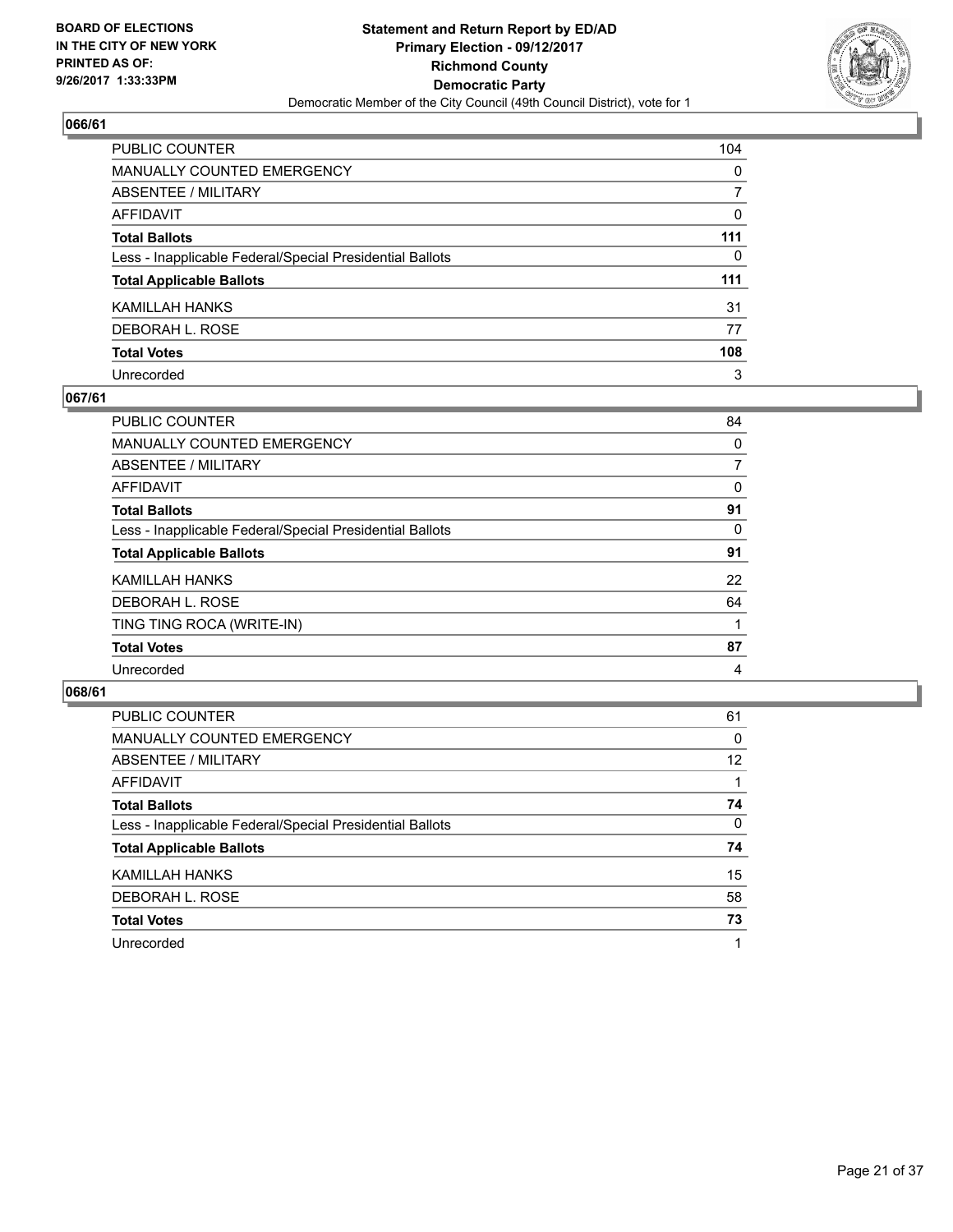

| PUBLIC COUNTER                                           | 88           |
|----------------------------------------------------------|--------------|
| MANUALLY COUNTED EMERGENCY                               | 0            |
| ABSENTEE / MILITARY                                      | 4            |
| AFFIDAVIT                                                | $\mathbf{0}$ |
| Total Ballots                                            | 92           |
| Less - Inapplicable Federal/Special Presidential Ballots | $\mathbf{0}$ |
| <b>Total Applicable Ballots</b>                          | 92           |
| KAMILLAH HANKS                                           | 19           |
| DEBORAH L. ROSE                                          | 70           |
| <b>Total Votes</b>                                       | 89           |
| Unrecorded                                               | 3            |

### **070/61**

| PUBLIC COUNTER                                           | 94 |
|----------------------------------------------------------|----|
| <b>MANUALLY COUNTED EMERGENCY</b>                        | 0  |
| ABSENTEE / MILITARY                                      | 5  |
| AFFIDAVIT                                                | 0  |
| <b>Total Ballots</b>                                     | 99 |
| Less - Inapplicable Federal/Special Presidential Ballots | 0  |
| <b>Total Applicable Ballots</b>                          | 99 |
| KAMILLAH HANKS                                           | 15 |
| DEBORAH L. ROSE                                          | 80 |
| <b>Total Votes</b>                                       | 95 |
| Unrecorded                                               | 4  |

| <b>PUBLIC COUNTER</b>                                    | 66 |
|----------------------------------------------------------|----|
| <b>MANUALLY COUNTED EMERGENCY</b>                        | 0  |
| <b>ABSENTEE / MILITARY</b>                               | 0  |
| <b>AFFIDAVIT</b>                                         | 0  |
| <b>Total Ballots</b>                                     | 66 |
| Less - Inapplicable Federal/Special Presidential Ballots | 0  |
| <b>Total Applicable Ballots</b>                          | 66 |
| KAMILLAH HANKS                                           | 30 |
| DEBORAH L. ROSE                                          | 33 |
| JOHN MCGUIRE (WRITE-IN)                                  |    |
|                                                          |    |
| <b>Total Votes</b>                                       | 64 |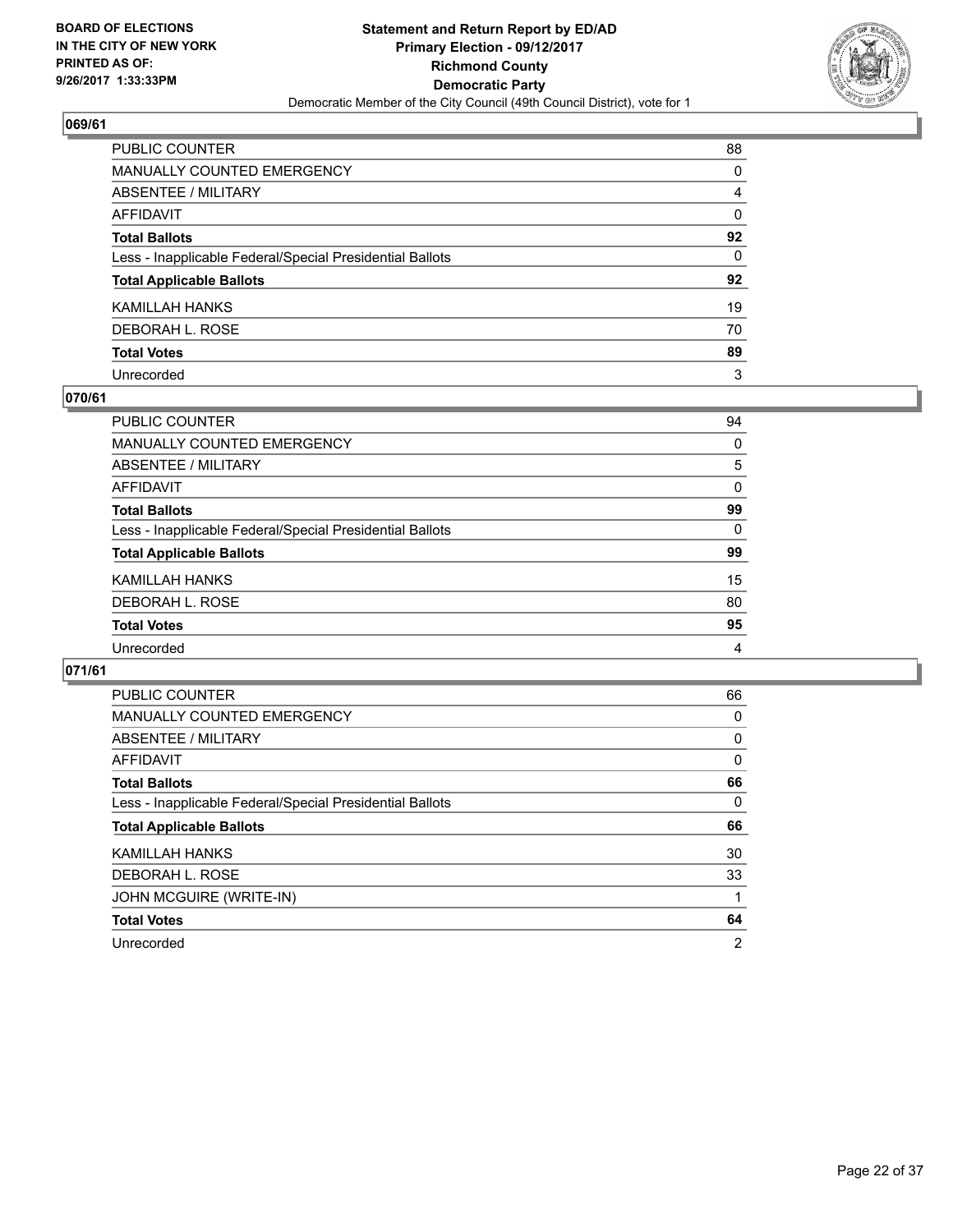

| PUBLIC COUNTER                                           | 64              |
|----------------------------------------------------------|-----------------|
| MANUALLY COUNTED EMERGENCY                               | 0               |
| ABSENTEE / MILITARY                                      | 12 <sup>2</sup> |
| AFFIDAVIT                                                | $\mathbf{0}$    |
| Total Ballots                                            | 76              |
| Less - Inapplicable Federal/Special Presidential Ballots | 0               |
| <b>Total Applicable Ballots</b>                          | 76              |
| KAMILLAH HANKS                                           | 28              |
| DEBORAH L. ROSE                                          | 45              |
| <b>Total Votes</b>                                       | 73              |
| Unrecorded                                               | 3               |

## **073/61**

| PUBLIC COUNTER                                           | 147 |
|----------------------------------------------------------|-----|
| MANUALLY COUNTED EMERGENCY                               | 0   |
| ABSENTEE / MILITARY                                      |     |
| AFFIDAVIT                                                | 0   |
| <b>Total Ballots</b>                                     | 148 |
| Less - Inapplicable Federal/Special Presidential Ballots | 0   |
| <b>Total Applicable Ballots</b>                          | 148 |
| KAMILLAH HANKS                                           | 41  |
| DEBORAH L. ROSE                                          | 104 |
| <b>Total Votes</b>                                       | 145 |
| Unrecorded                                               | 3   |

| <b>PUBLIC COUNTER</b>                                    | 61 |
|----------------------------------------------------------|----|
| <b>MANUALLY COUNTED EMERGENCY</b>                        | 0  |
| ABSENTEE / MILITARY                                      | 6  |
| AFFIDAVIT                                                | 0  |
| <b>Total Ballots</b>                                     | 67 |
| Less - Inapplicable Federal/Special Presidential Ballots | 0  |
| <b>Total Applicable Ballots</b>                          | 67 |
| KAMILLAH HANKS                                           | 23 |
| DEBORAH L. ROSE                                          | 41 |
| <b>Total Votes</b>                                       | 64 |
| Unrecorded                                               | 3  |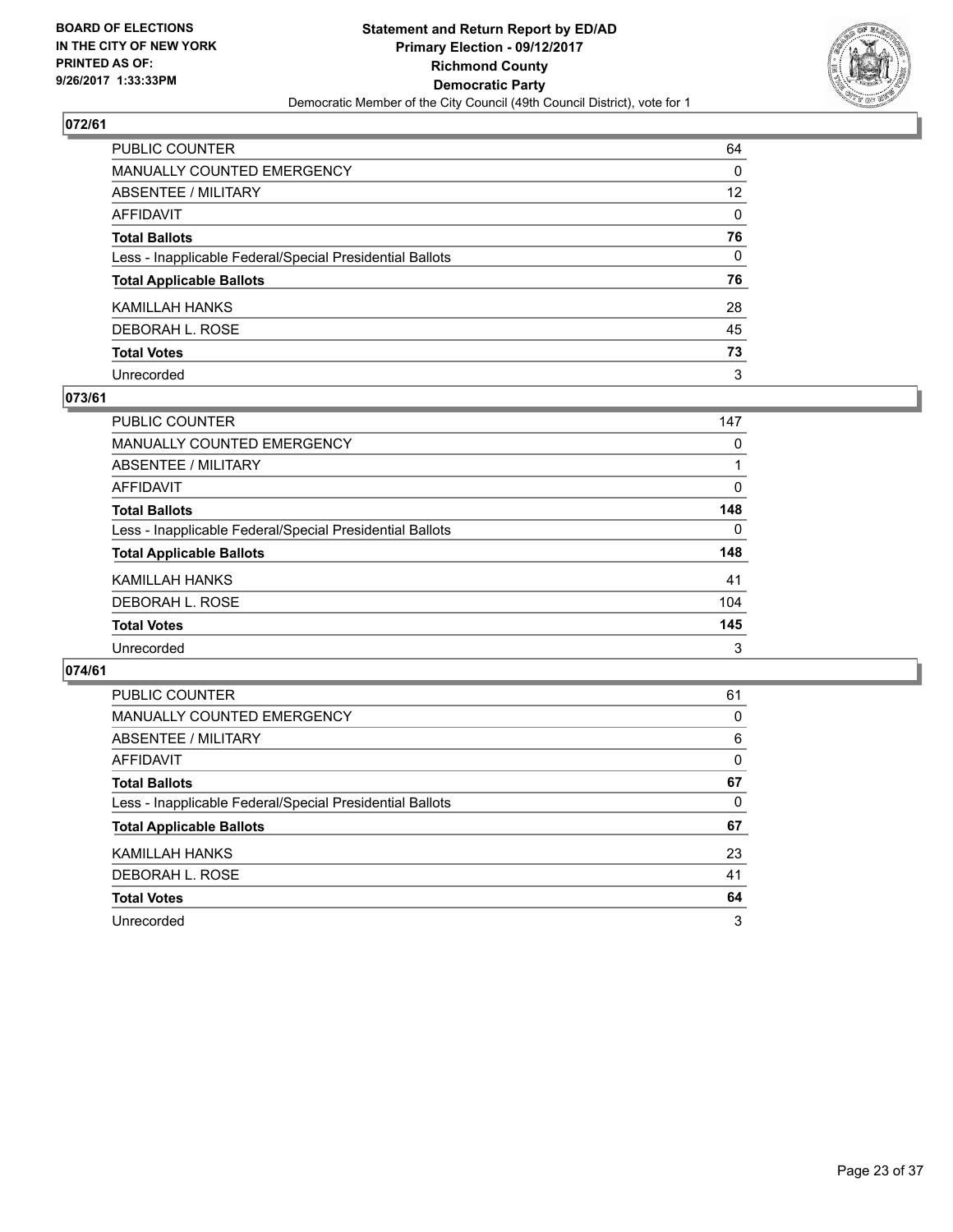

| PUBLIC COUNTER                                           | 67           |
|----------------------------------------------------------|--------------|
| MANUALLY COUNTED EMERGENCY                               | 0            |
| ABSENTEE / MILITARY                                      | 3            |
| AFFIDAVIT                                                | 0            |
| Total Ballots                                            | 70           |
| Less - Inapplicable Federal/Special Presidential Ballots | $\mathbf{0}$ |
| <b>Total Applicable Ballots</b>                          | 70           |
| KAMILLAH HANKS                                           | 18           |
| DEBORAH L. ROSE                                          | 49           |
| <b>Total Votes</b>                                       | 67           |
| Unrecorded                                               | 3            |

#### **076/61**

| <b>PUBLIC COUNTER</b>                                    | 88             |
|----------------------------------------------------------|----------------|
| <b>MANUALLY COUNTED EMERGENCY</b>                        | 0              |
| ABSENTEE / MILITARY                                      | 3              |
| AFFIDAVIT                                                | 0              |
| <b>Total Ballots</b>                                     | 91             |
| Less - Inapplicable Federal/Special Presidential Ballots | 0              |
| <b>Total Applicable Ballots</b>                          | 91             |
| KAMILLAH HANKS                                           | 23             |
| DEBORAH L. ROSE                                          | 66             |
| <b>Total Votes</b>                                       | 89             |
| Unrecorded                                               | $\overline{2}$ |

| <b>PUBLIC COUNTER</b>                                    | 78 |
|----------------------------------------------------------|----|
| <b>MANUALLY COUNTED EMERGENCY</b>                        | 0  |
| <b>ABSENTEE / MILITARY</b>                               | 4  |
| <b>AFFIDAVIT</b>                                         | 0  |
| <b>Total Ballots</b>                                     | 82 |
| Less - Inapplicable Federal/Special Presidential Ballots | 0  |
| <b>Total Applicable Ballots</b>                          | 82 |
| KAMILLAH HANKS                                           | 16 |
| DEBORAH L. ROSE                                          | 65 |
| <b>Total Votes</b>                                       | 81 |
| Unrecorded                                               | 1  |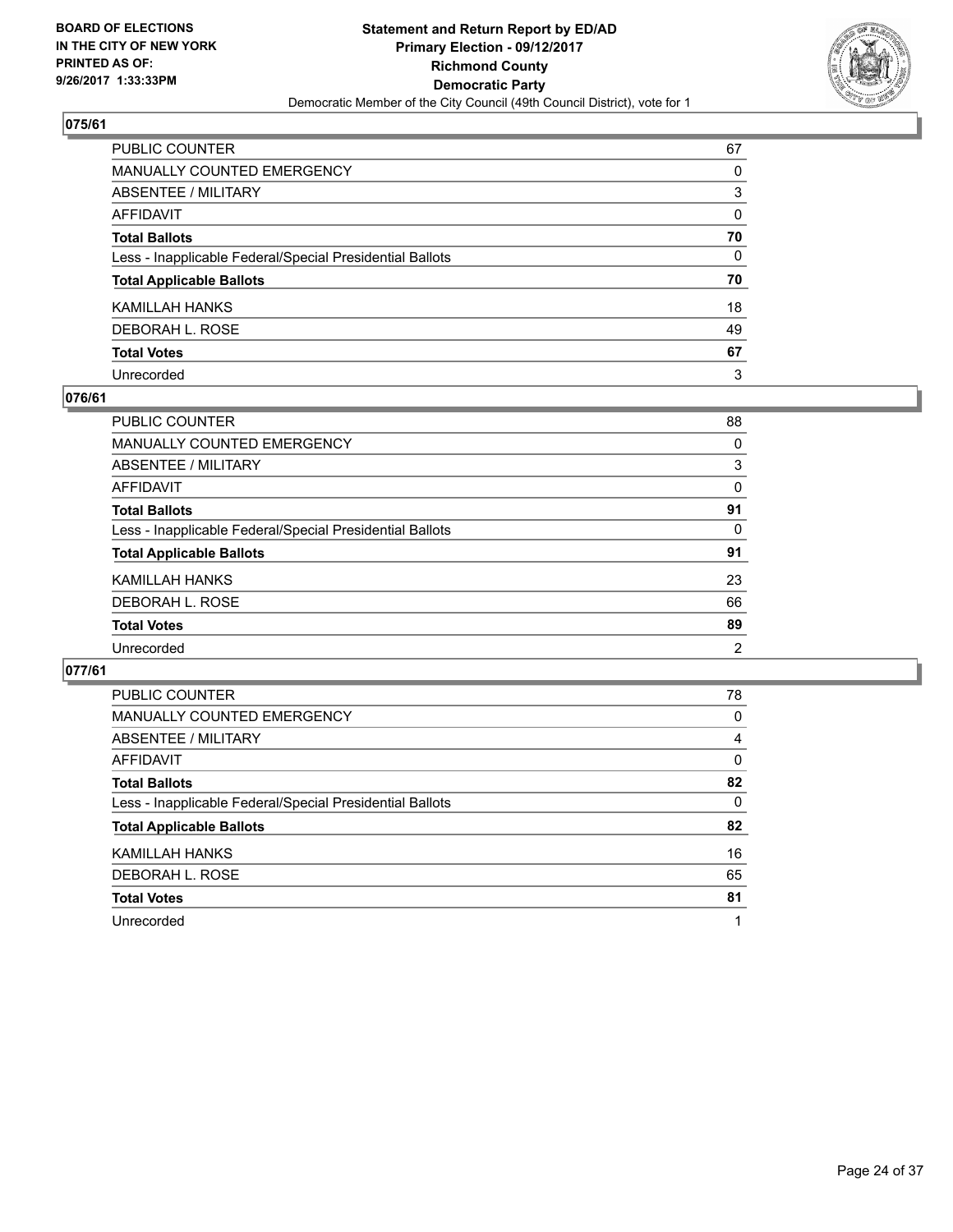

| <b>PUBLIC COUNTER</b>                                    | 39 |
|----------------------------------------------------------|----|
| MANUALLY COUNTED EMERGENCY                               | 0  |
| ABSENTEE / MILITARY                                      | 12 |
| AFFIDAVIT                                                | 0  |
| <b>Total Ballots</b>                                     | 51 |
| Less - Inapplicable Federal/Special Presidential Ballots | 0  |
| <b>Total Applicable Ballots</b>                          | 51 |
| KAMILLAH HANKS                                           | 16 |
| DEBORAH L. ROSE                                          | 35 |
| <b>Total Votes</b>                                       | 51 |

| <b>Total Votes</b>                                       | 0        |
|----------------------------------------------------------|----------|
| DEBORAH L. ROSE                                          | $\Omega$ |
| KAMILLAH HANKS                                           | 0        |
| <b>Total Applicable Ballots</b>                          | 0        |
| Less - Inapplicable Federal/Special Presidential Ballots | 0        |
| <b>Total Ballots</b>                                     | 0        |
| AFFIDAVIT                                                | 0        |
| ABSENTEE / MILITARY                                      | 0        |
| MANUALLY COUNTED EMERGENCY                               | 0        |
| <b>PUBLIC COUNTER</b>                                    | 0        |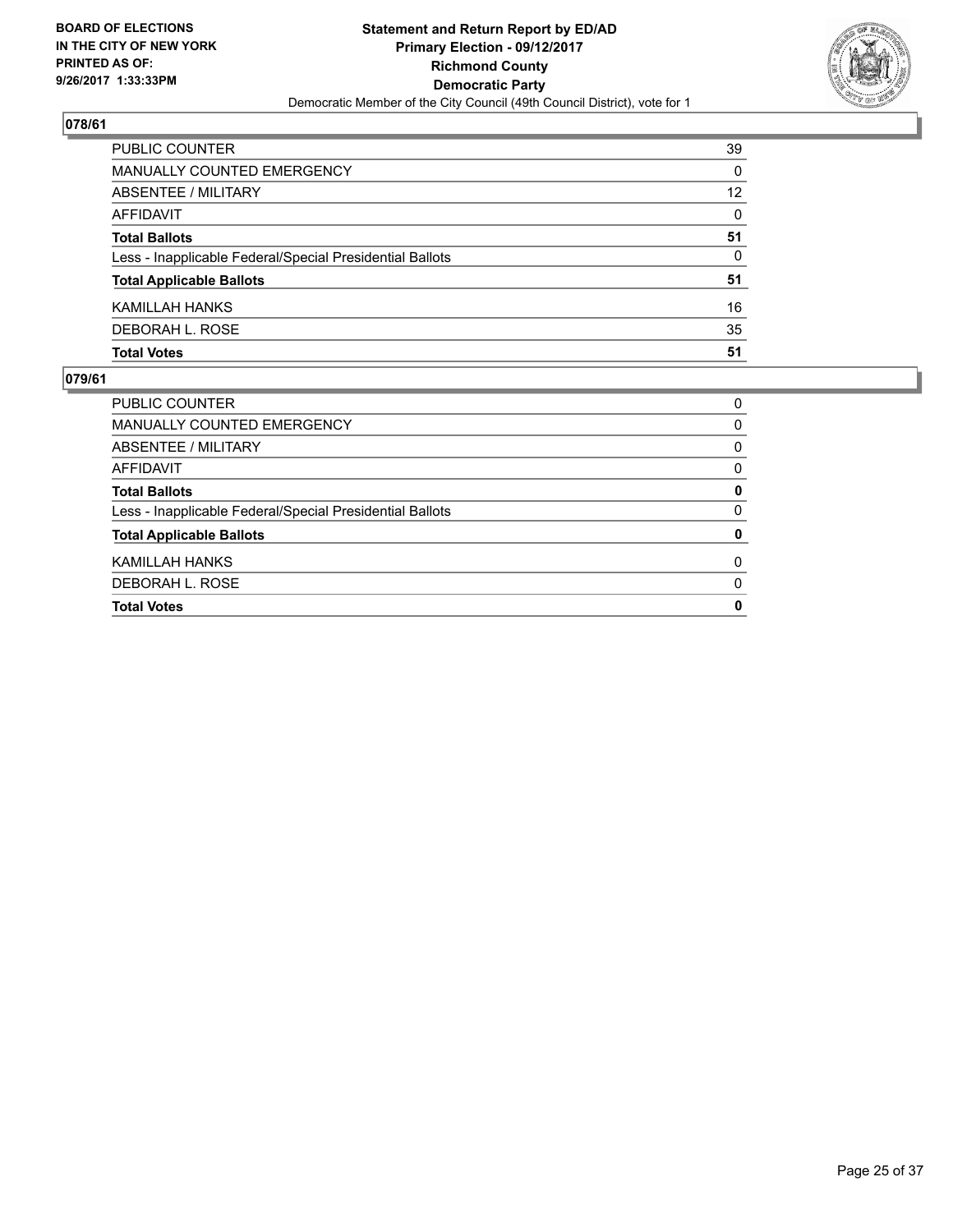

| PUBLIC COUNTER                                           | 46             |
|----------------------------------------------------------|----------------|
| MANUALLY COUNTED EMERGENCY                               | 0              |
| ABSENTEE / MILITARY                                      | 3              |
| AFFIDAVIT                                                | $\mathbf{0}$   |
| Total Ballots                                            | 49             |
| Less - Inapplicable Federal/Special Presidential Ballots | $\mathbf{0}$   |
| <b>Total Applicable Ballots</b>                          | 49             |
| KAMILLAH HANKS                                           | 13             |
| DEBORAH L. ROSE                                          | 34             |
| <b>Total Votes</b>                                       | 47             |
| Unrecorded                                               | $\overline{2}$ |

#### **017/63**

| <b>Total Votes</b>                                       | 15       |
|----------------------------------------------------------|----------|
| DEBORAH L. ROSE                                          | 13       |
| KAMILLAH HANKS                                           | 2        |
| <b>Total Applicable Ballots</b>                          | 15       |
| Less - Inapplicable Federal/Special Presidential Ballots | $\Omega$ |
| <b>Total Ballots</b>                                     | 15       |
| AFFIDAVIT                                                | 0        |
| ABSENTEE / MILITARY                                      | 2        |
| MANUALLY COUNTED EMERGENCY                               | 0        |
| PUBLIC COUNTER                                           | 13       |

| <b>PUBLIC COUNTER</b>                                    | 74             |
|----------------------------------------------------------|----------------|
|                                                          |                |
| <b>MANUALLY COUNTED EMERGENCY</b>                        | 0              |
| ABSENTEE / MILITARY                                      | 5              |
| AFFIDAVIT                                                | 0              |
| <b>Total Ballots</b>                                     | 79             |
| Less - Inapplicable Federal/Special Presidential Ballots | 0              |
| <b>Total Applicable Ballots</b>                          | 79             |
| KAMILLAH HANKS                                           | 31             |
| DEBORAH L. ROSE                                          | 46             |
| <b>Total Votes</b>                                       | 77             |
| Unrecorded                                               | $\overline{2}$ |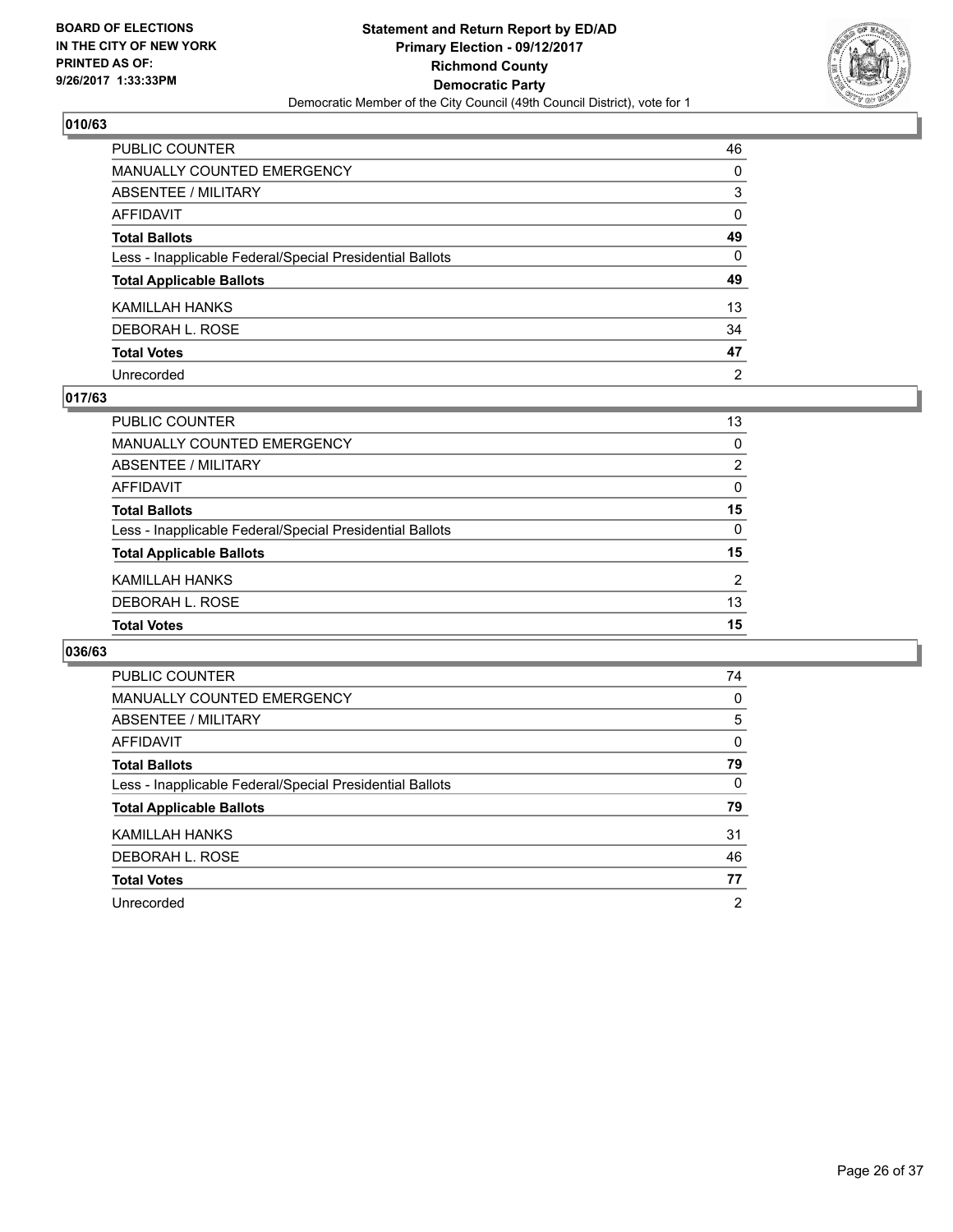

| PUBLIC COUNTER                                           | 63             |
|----------------------------------------------------------|----------------|
| <b>MANUALLY COUNTED EMERGENCY</b>                        | 0              |
| ABSENTEE / MILITARY                                      | $\overline{2}$ |
| AFFIDAVIT                                                | 0              |
| <b>Total Ballots</b>                                     | 65             |
| Less - Inapplicable Federal/Special Presidential Ballots | 0              |
| <b>Total Applicable Ballots</b>                          | 65             |
| KAMILLAH HANKS                                           | 17             |
| DEBORAH L. ROSE                                          | 43             |
| JAMES SMITH (WRITE-IN)                                   | 2              |
|                                                          |                |
| <b>Total Votes</b>                                       | 62             |

## **038/63**

| <b>PUBLIC COUNTER</b>                                    | 101      |
|----------------------------------------------------------|----------|
| <b>MANUALLY COUNTED EMERGENCY</b>                        | 0        |
| ABSENTEE / MILITARY                                      | 7        |
| <b>AFFIDAVIT</b>                                         | 0        |
| <b>Total Ballots</b>                                     | 108      |
| Less - Inapplicable Federal/Special Presidential Ballots | $\Omega$ |
| <b>Total Applicable Ballots</b>                          | 108      |
| KAMILLAH HANKS                                           | 32       |
| DEBORAH L. ROSE                                          | 70       |
| UNATTRIBUTABLE WRITE-IN (WRITE-IN)                       |          |
| <b>Total Votes</b>                                       | 103      |
| Unrecorded                                               | 5        |

| PUBLIC COUNTER                                           | 58 |
|----------------------------------------------------------|----|
| MANUALLY COUNTED EMERGENCY                               | 0  |
| ABSENTEE / MILITARY                                      | 3  |
| AFFIDAVIT                                                | 0  |
| <b>Total Ballots</b>                                     | 61 |
| Less - Inapplicable Federal/Special Presidential Ballots | 0  |
| <b>Total Applicable Ballots</b>                          | 61 |
| KAMILLAH HANKS                                           | 16 |
| DEBORAH L. ROSE                                          | 44 |
| UNCOUNTED WRITE-IN PER STATUTE (WRITE-IN)                |    |
| <b>Total Votes</b>                                       | 61 |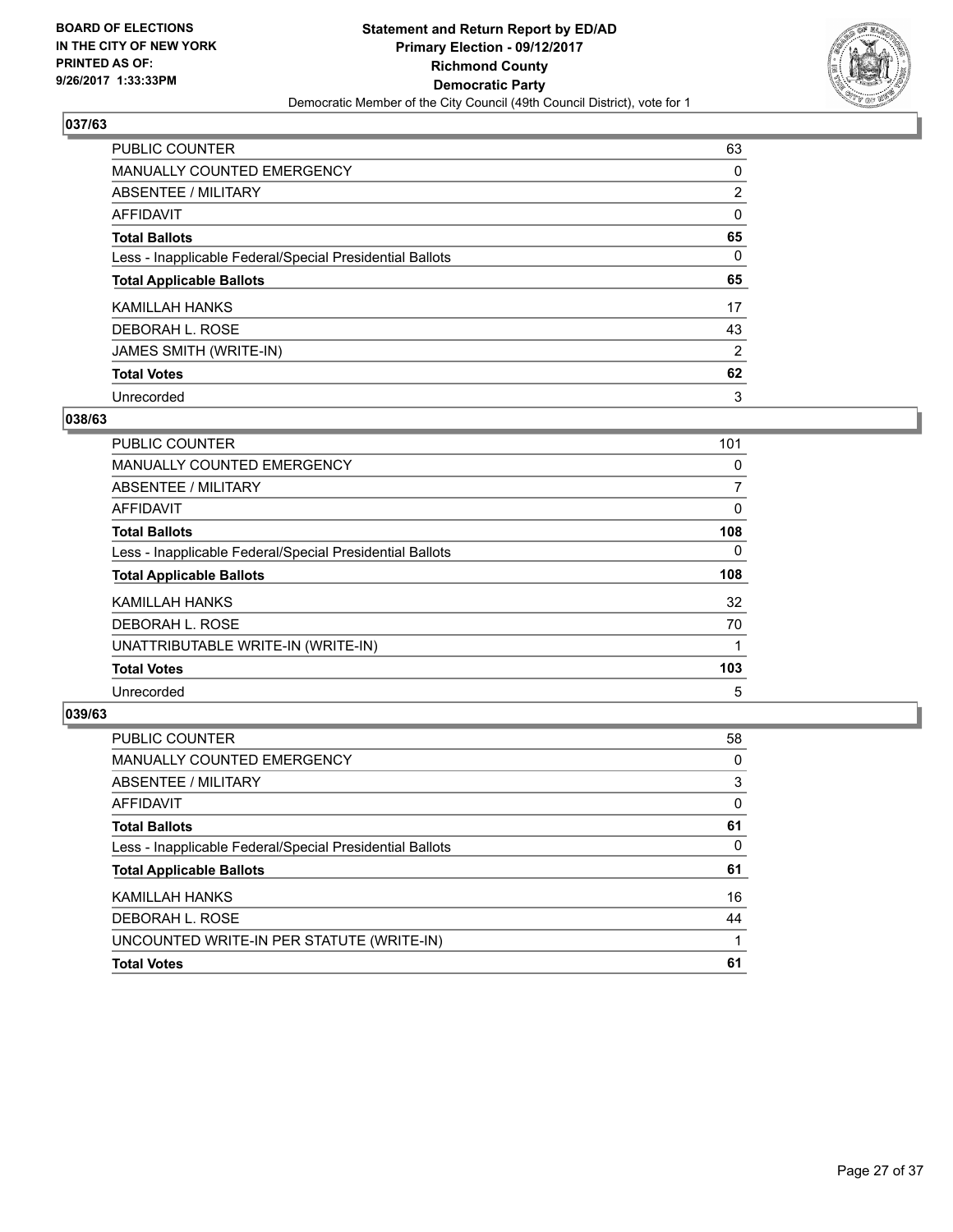

| <b>Total Votes</b>                                       | 57 |
|----------------------------------------------------------|----|
| DEBORAH L. ROSE                                          | 44 |
| KAMILLAH HANKS                                           | 13 |
| <b>Total Applicable Ballots</b>                          | 57 |
| Less - Inapplicable Federal/Special Presidential Ballots | 0  |
| <b>Total Ballots</b>                                     | 57 |
| AFFIDAVIT                                                | 0  |
| <b>ABSENTEE / MILITARY</b>                               | 4  |
| <b>MANUALLY COUNTED EMERGENCY</b>                        | 0  |
| PUBLIC COUNTER                                           | 53 |

## **041/63**

| <b>PUBLIC COUNTER</b>                                    | 50             |
|----------------------------------------------------------|----------------|
| <b>MANUALLY COUNTED EMERGENCY</b>                        | 0              |
| ABSENTEE / MILITARY                                      | 5              |
| AFFIDAVIT                                                | 0              |
| <b>Total Ballots</b>                                     | 55             |
| Less - Inapplicable Federal/Special Presidential Ballots | 0              |
| <b>Total Applicable Ballots</b>                          | 55             |
| KAMILLAH HANKS                                           | 7              |
| DEBORAH L. ROSE                                          | 45             |
| PHIL MARIUS (WRITE-IN)                                   |                |
| <b>Total Votes</b>                                       | 53             |
| Unrecorded                                               | $\overline{2}$ |
|                                                          |                |

| <b>PUBLIC COUNTER</b>                                    | 67 |
|----------------------------------------------------------|----|
| <b>MANUALLY COUNTED EMERGENCY</b>                        | 0  |
| ABSENTEE / MILITARY                                      | 6  |
| AFFIDAVIT                                                |    |
| <b>Total Ballots</b>                                     | 74 |
| Less - Inapplicable Federal/Special Presidential Ballots | 0  |
| <b>Total Applicable Ballots</b>                          | 74 |
| KAMILLAH HANKS                                           | 16 |
| DEBORAH L. ROSE                                          | 54 |
| <b>Total Votes</b>                                       | 70 |
| Unrecorded                                               | 4  |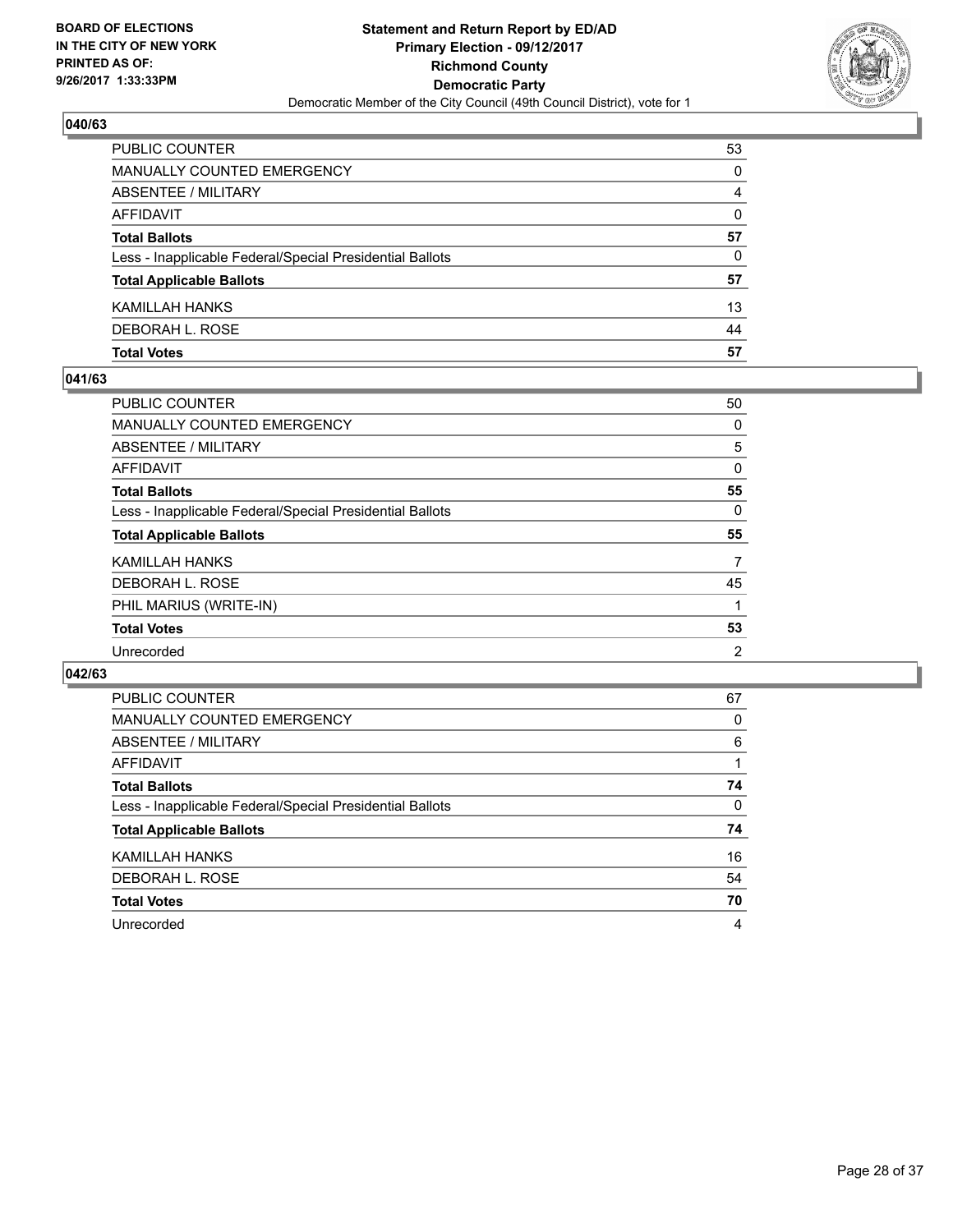

| PUBLIC COUNTER                                           | 91 |
|----------------------------------------------------------|----|
| MANUALLY COUNTED EMERGENCY                               | 0  |
| ABSENTEE / MILITARY                                      | 7  |
| AFFIDAVIT                                                |    |
| Total Ballots                                            | 99 |
| Less - Inapplicable Federal/Special Presidential Ballots | 0  |
| <b>Total Applicable Ballots</b>                          | 99 |
| KAMILLAH HANKS                                           | 19 |
| DEBORAH L. ROSE                                          | 76 |
| <b>Total Votes</b>                                       | 95 |
| Unrecorded                                               | 4  |

#### **044/63**

| PUBLIC COUNTER                                           | 117 |
|----------------------------------------------------------|-----|
| <b>MANUALLY COUNTED EMERGENCY</b>                        | 0   |
| ABSENTEE / MILITARY                                      | 4   |
| AFFIDAVIT                                                |     |
| <b>Total Ballots</b>                                     | 122 |
| Less - Inapplicable Federal/Special Presidential Ballots | 0   |
| <b>Total Applicable Ballots</b>                          | 122 |
| KAMILLAH HANKS                                           | 25  |
| DEBORAH L. ROSE                                          | 95  |
| <b>Total Votes</b>                                       | 120 |
| Unrecorded                                               | 2   |

| <b>PUBLIC COUNTER</b>                                    | 58 |
|----------------------------------------------------------|----|
| <b>MANUALLY COUNTED EMERGENCY</b>                        | 0  |
| ABSENTEE / MILITARY                                      | 11 |
| AFFIDAVIT                                                |    |
| <b>Total Ballots</b>                                     | 70 |
| Less - Inapplicable Federal/Special Presidential Ballots | 0  |
| <b>Total Applicable Ballots</b>                          | 70 |
| KAMILLAH HANKS                                           | 16 |
| DEBORAH L. ROSE                                          | 52 |
| <b>Total Votes</b>                                       | 68 |
| Unrecorded                                               | 2  |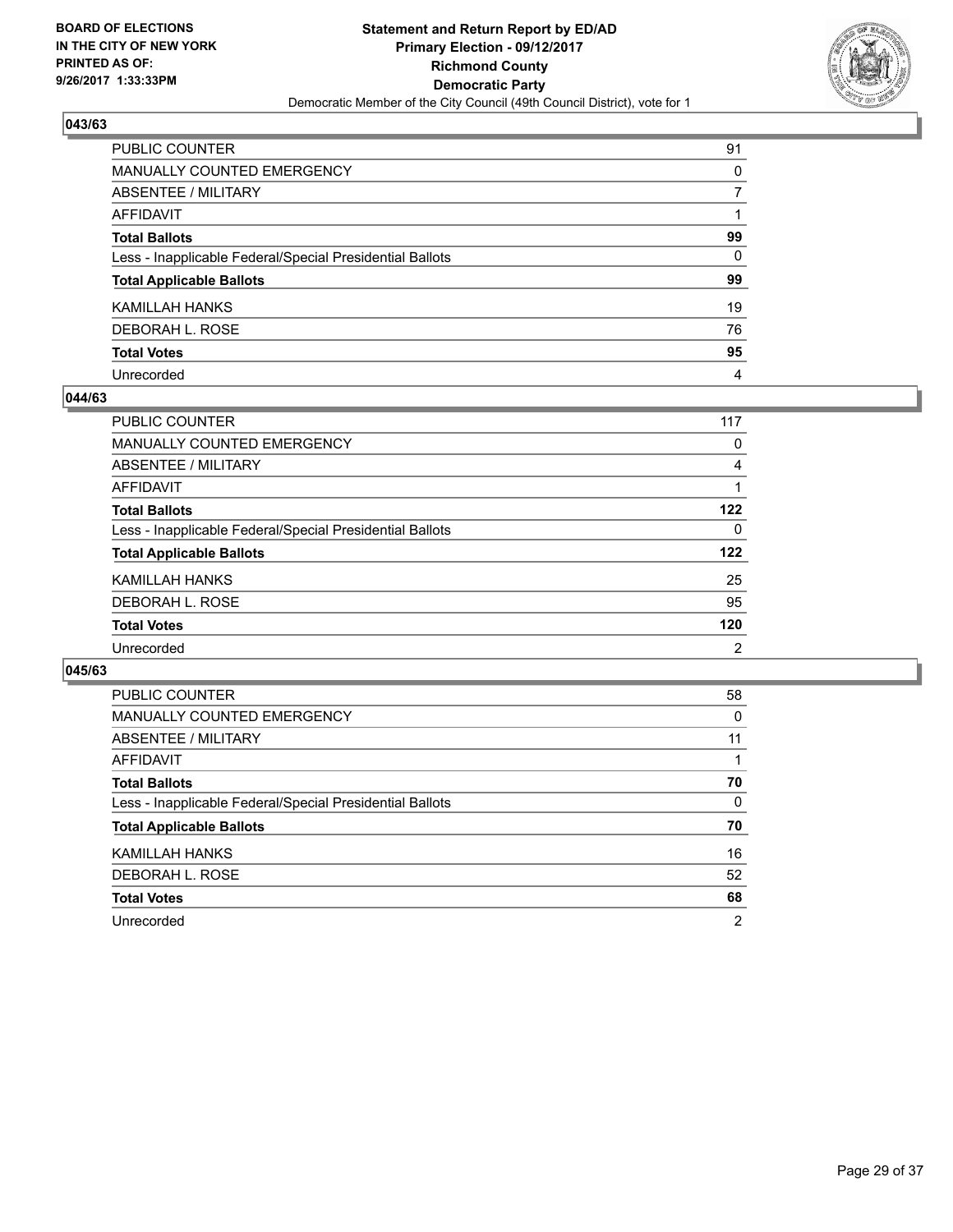

| PUBLIC COUNTER                                           | 54           |
|----------------------------------------------------------|--------------|
| MANUALLY COUNTED EMERGENCY                               | 0            |
| ABSENTEE / MILITARY                                      |              |
| AFFIDAVIT                                                | $\mathbf{0}$ |
| Total Ballots                                            | 55           |
| Less - Inapplicable Federal/Special Presidential Ballots | $\mathbf{0}$ |
| <b>Total Applicable Ballots</b>                          | 55           |
| KAMILLAH HANKS                                           | 13           |
| DEBORAH L. ROSE                                          | 41           |
| <b>Total Votes</b>                                       | 54           |
| Unrecorded                                               |              |

#### **061/63**

| <b>PUBLIC COUNTER</b>                                    | 47 |
|----------------------------------------------------------|----|
| MANUALLY COUNTED EMERGENCY                               | 0  |
| ABSENTEE / MILITARY                                      |    |
| AFFIDAVIT                                                | 0  |
| <b>Total Ballots</b>                                     | 54 |
| Less - Inapplicable Federal/Special Presidential Ballots | 0  |
| <b>Total Applicable Ballots</b>                          | 54 |
| KAMILLAH HANKS                                           | 18 |
| DEBORAH L. ROSE                                          | 36 |
| <b>Total Votes</b>                                       | 54 |

| <b>PUBLIC COUNTER</b>                                    | 10 |
|----------------------------------------------------------|----|
| <b>MANUALLY COUNTED EMERGENCY</b>                        | 0  |
| <b>ABSENTEE / MILITARY</b>                               | 9  |
| AFFIDAVIT                                                | 0  |
| <b>Total Ballots</b>                                     | 19 |
| Less - Inapplicable Federal/Special Presidential Ballots | 0  |
| <b>Total Applicable Ballots</b>                          | 19 |
| KAMILLAH HANKS                                           | 5  |
| DEBORAH L. ROSE                                          | 6  |
|                                                          |    |
| <b>Total Votes</b>                                       | 11 |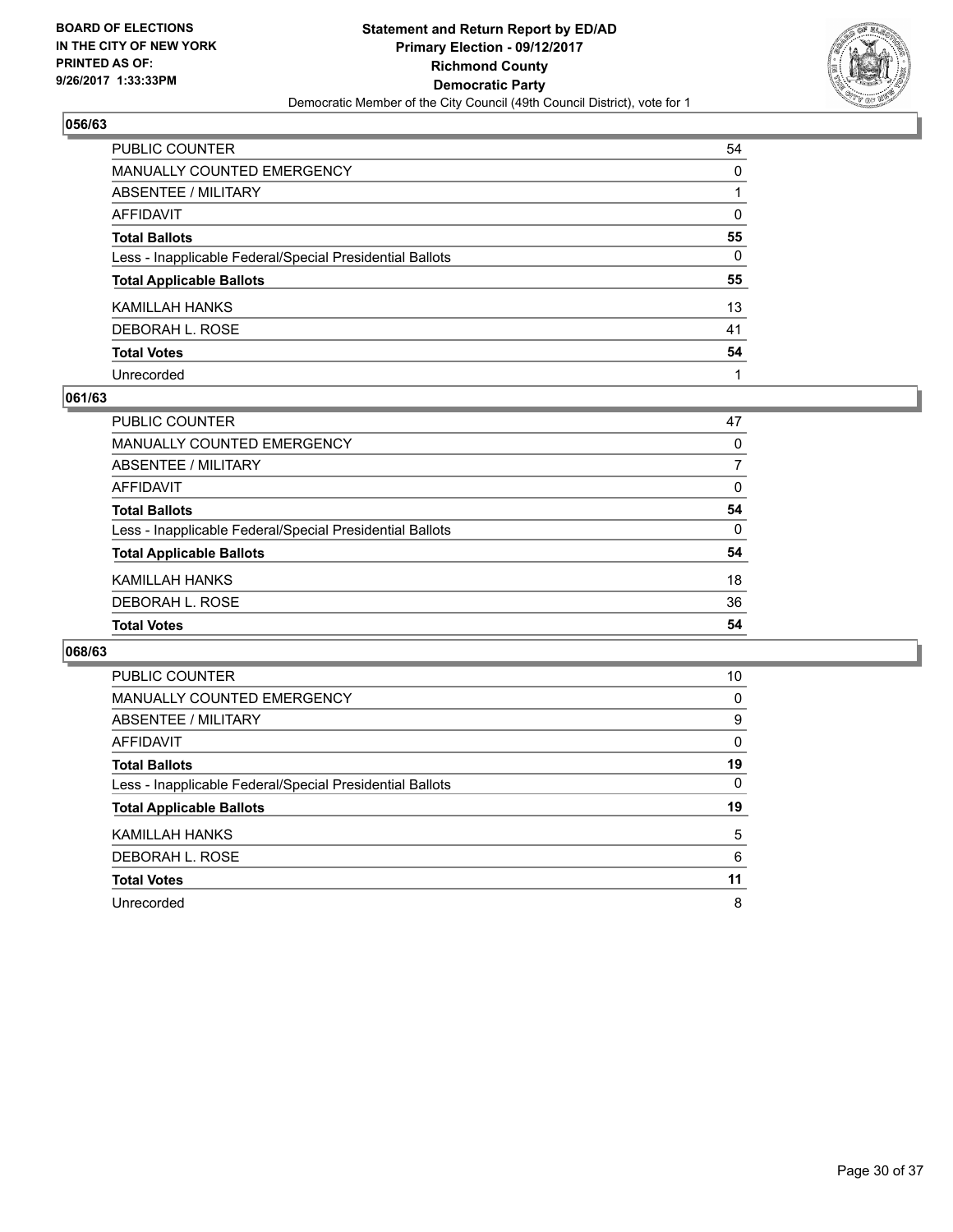

| PUBLIC COUNTER                                           | 38           |
|----------------------------------------------------------|--------------|
| MANUALLY COUNTED EMERGENCY                               | 0            |
| ABSENTEE / MILITARY                                      | 22           |
| AFFIDAVIT                                                | $\mathbf{0}$ |
| Total Ballots                                            | 60           |
| Less - Inapplicable Federal/Special Presidential Ballots | 0            |
| <b>Total Applicable Ballots</b>                          | 60           |
| KAMILLAH HANKS                                           | 19           |
| DEBORAH L. ROSE                                          | 29           |
| <b>Total Votes</b>                                       | 48           |
| Unrecorded                                               | 12           |

### **071/63**

| <b>PUBLIC COUNTER</b>                                    | 105 |
|----------------------------------------------------------|-----|
| <b>MANUALLY COUNTED EMERGENCY</b>                        | 0   |
| ABSENTEE / MILITARY                                      | 5   |
| AFFIDAVIT                                                | 0   |
| <b>Total Ballots</b>                                     | 110 |
| Less - Inapplicable Federal/Special Presidential Ballots | 0   |
| <b>Total Applicable Ballots</b>                          | 110 |
| KAMILLAH HANKS                                           | 34  |
| DEBORAH L. ROSE                                          | 71  |
| <b>Total Votes</b>                                       | 105 |
| Unrecorded                                               | 5   |

| <b>Total Votes</b>                                       | 38 |
|----------------------------------------------------------|----|
| DEBORAH L. ROSE                                          | 21 |
| KAMILLAH HANKS                                           | 17 |
| <b>Total Applicable Ballots</b>                          | 38 |
| Less - Inapplicable Federal/Special Presidential Ballots | 0  |
| <b>Total Ballots</b>                                     | 38 |
| AFFIDAVIT                                                | 0  |
| ABSENTEE / MILITARY                                      |    |
| MANUALLY COUNTED EMERGENCY                               | 0  |
| PUBLIC COUNTER                                           | 37 |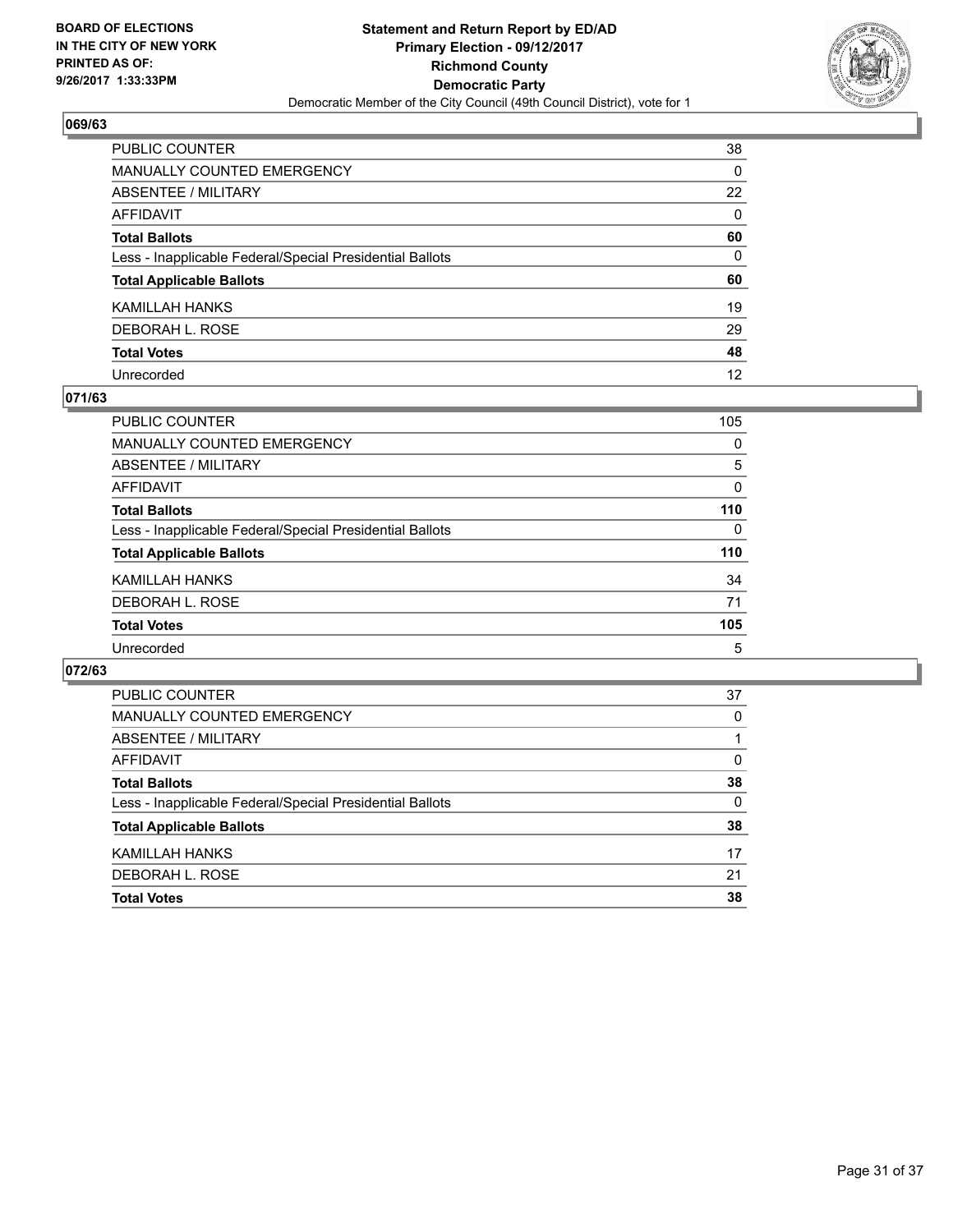

| PUBLIC COUNTER                                           | 37             |
|----------------------------------------------------------|----------------|
| MANUALLY COUNTED EMERGENCY                               | 0              |
| ABSENTEE / MILITARY                                      | 4              |
| AFFIDAVIT                                                | 0              |
| Total Ballots                                            | 41             |
| Less - Inapplicable Federal/Special Presidential Ballots | 0              |
| <b>Total Applicable Ballots</b>                          | 41             |
| KAMILLAH HANKS                                           | 18             |
| DEBORAH L. ROSE                                          | 21             |
| <b>Total Votes</b>                                       | 39             |
| Unrecorded                                               | $\overline{2}$ |

#### **074/63**

| <b>PUBLIC COUNTER</b>                                    | 45       |
|----------------------------------------------------------|----------|
| <b>MANUALLY COUNTED EMERGENCY</b>                        | 0        |
| ABSENTEE / MILITARY                                      | 4        |
| AFFIDAVIT                                                | 0        |
| <b>Total Ballots</b>                                     | 49       |
| Less - Inapplicable Federal/Special Presidential Ballots | $\Omega$ |
| <b>Total Applicable Ballots</b>                          | 49       |
| KAMILLAH HANKS                                           | 11       |
| DEBORAH L. ROSE                                          | 34       |
| <b>Total Votes</b>                                       | 45       |
| Unrecorded                                               | 4        |

| PUBLIC COUNTER                                           | 47 |
|----------------------------------------------------------|----|
| <b>MANUALLY COUNTED EMERGENCY</b>                        | 0  |
| <b>ABSENTEE / MILITARY</b>                               |    |
| AFFIDAVIT                                                | 0  |
| <b>Total Ballots</b>                                     | 48 |
| Less - Inapplicable Federal/Special Presidential Ballots | 0  |
| <b>Total Applicable Ballots</b>                          | 48 |
| <b>KAMILLAH HANKS</b>                                    | 8  |
| DEBORAH L. ROSE                                          | 38 |
| <b>Total Votes</b>                                       | 46 |
| Unrecorded                                               | 2  |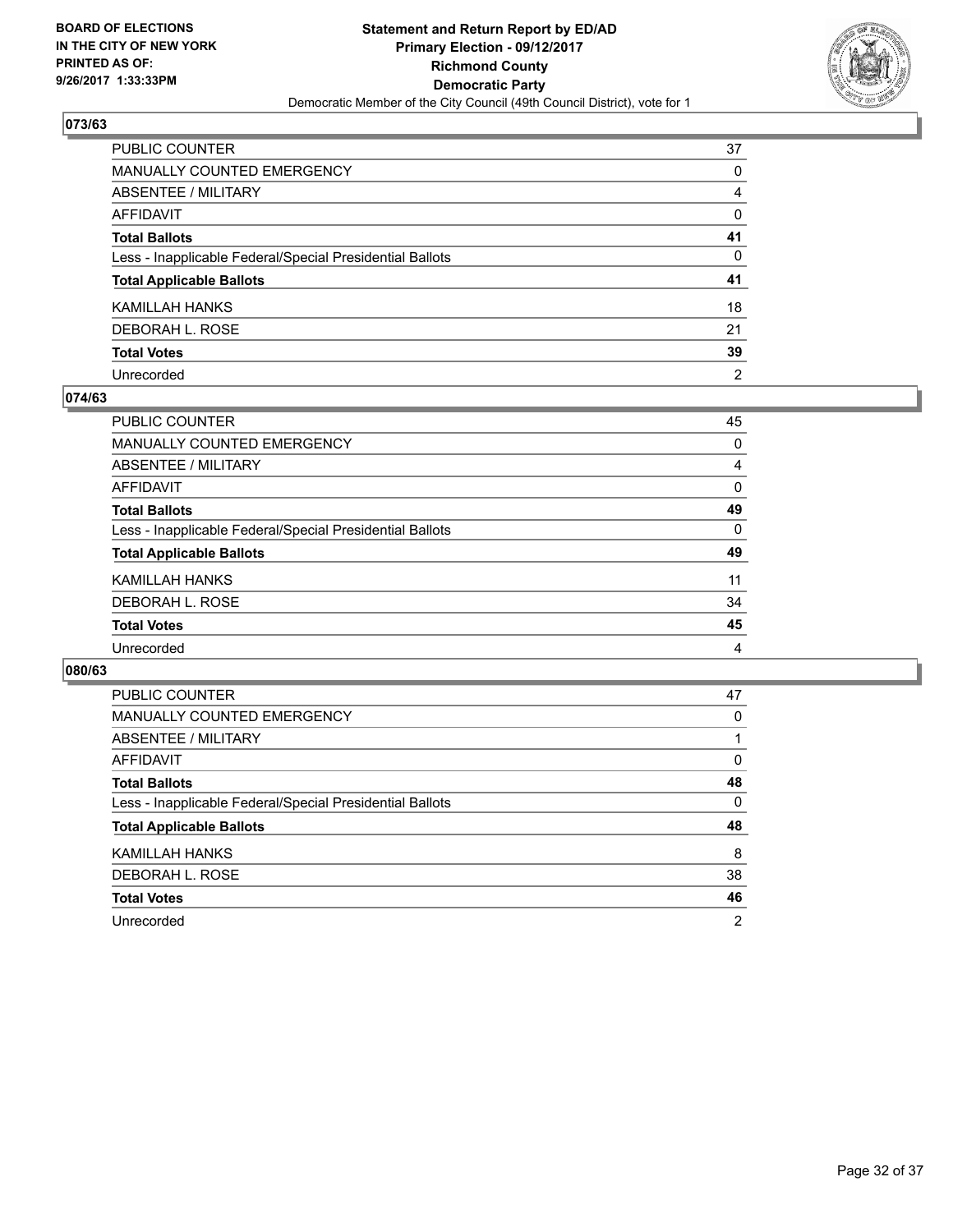

| <b>PUBLIC COUNTER</b>                                    | 43       |
|----------------------------------------------------------|----------|
| <b>MANUALLY COUNTED EMERGENCY</b>                        | 0        |
| ABSENTEE / MILITARY                                      | 3        |
| AFFIDAVIT                                                | $\Omega$ |
| <b>Total Ballots</b>                                     | 46       |
| Less - Inapplicable Federal/Special Presidential Ballots | $\Omega$ |
| <b>Total Applicable Ballots</b>                          | 46       |
| KAMILLAH HANKS                                           | 16       |
| DEBORAH L. ROSE                                          | 28       |
| <b>Total Votes</b>                                       | 44       |
| Unrecorded                                               | 2        |
| 086/63 COMBINED into: 009/63                             |          |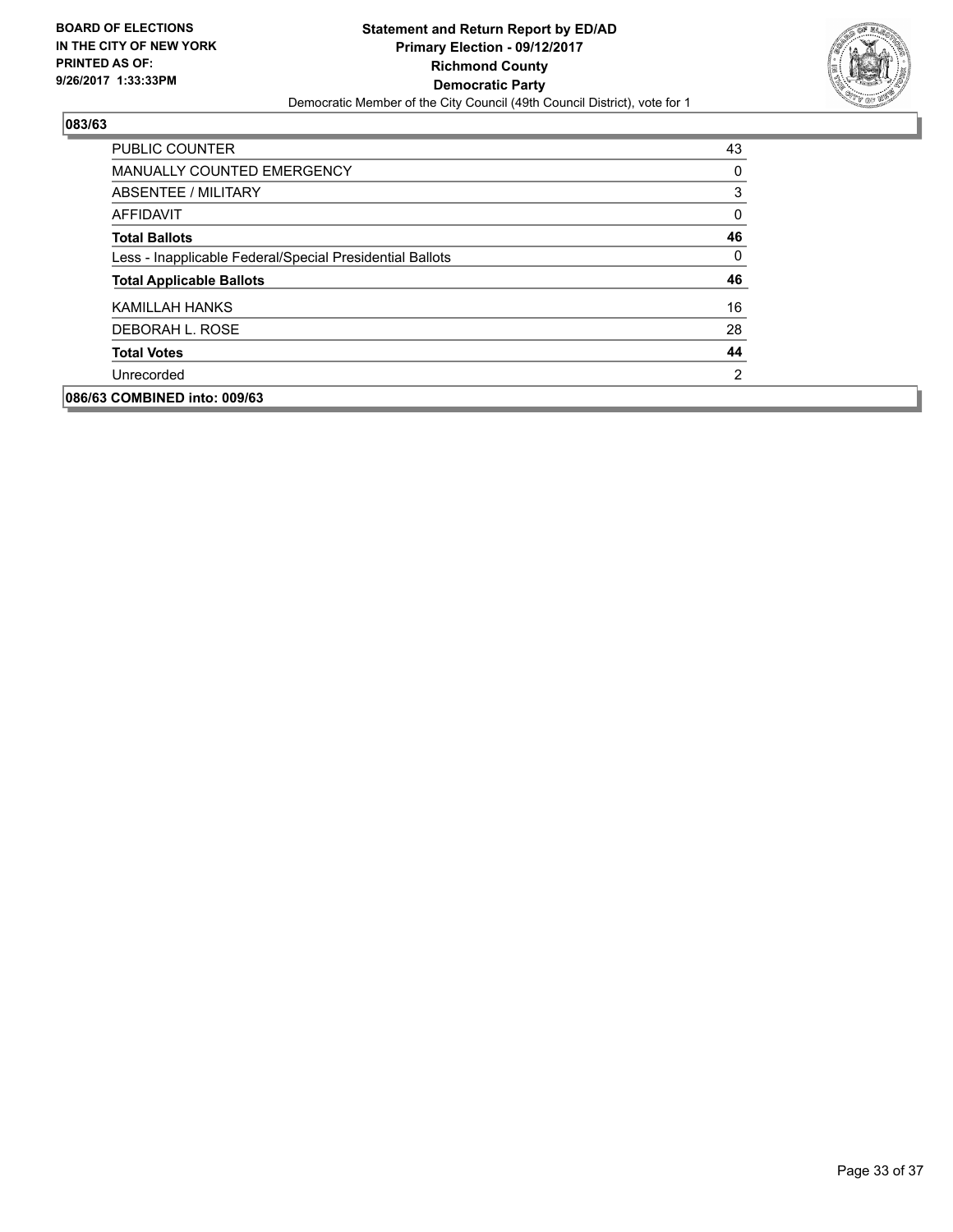

| <b>PUBLIC COUNTER</b>                                    | 56 |
|----------------------------------------------------------|----|
| <b>MANUALLY COUNTED EMERGENCY</b>                        | 0  |
| ABSENTEE / MILITARY                                      | 2  |
| AFFIDAVIT                                                |    |
| <b>Total Ballots</b>                                     | 59 |
| Less - Inapplicable Federal/Special Presidential Ballots | 0  |
| <b>Total Applicable Ballots</b>                          | 59 |
| KAMILLAH HANKS                                           | 32 |
| DEBORAH L. ROSE                                          | 25 |
| RICHARD M. DIMAIO, JR. (WRITE-IN)                        |    |
| <b>Total Votes</b>                                       | 58 |
| Unrecorded                                               |    |

## **049/64**

| <b>PUBLIC COUNTER</b>                                    | 96       |
|----------------------------------------------------------|----------|
| <b>MANUALLY COUNTED EMERGENCY</b>                        | 0        |
| ABSENTEE / MILITARY                                      | 16       |
| <b>AFFIDAVIT</b>                                         |          |
| <b>Total Ballots</b>                                     | 113      |
| Less - Inapplicable Federal/Special Presidential Ballots | $\Omega$ |
| <b>Total Applicable Ballots</b>                          | 113      |
| KAMILLAH HANKS                                           | 41       |
| DEBORAH L. ROSE                                          | 62       |
| UNATTRIBUTABLE WRITE-IN (WRITE-IN)                       |          |
| <b>Total Votes</b>                                       | 104      |
| Unrecorded                                               | 9        |

| <b>PUBLIC COUNTER</b>                                    | 64             |
|----------------------------------------------------------|----------------|
| <b>MANUALLY COUNTED EMERGENCY</b>                        | 0              |
| ABSENTEE / MILITARY                                      | $\overline{2}$ |
| AFFIDAVIT                                                |                |
| <b>Total Ballots</b>                                     | 67             |
| Less - Inapplicable Federal/Special Presidential Ballots | 0              |
| <b>Total Applicable Ballots</b>                          | 67             |
| KAMILLAH HANKS                                           | 39             |
| DEBORAH L. ROSE                                          | 25             |
| <b>Total Votes</b>                                       | 64             |
| Unrecorded                                               | 3              |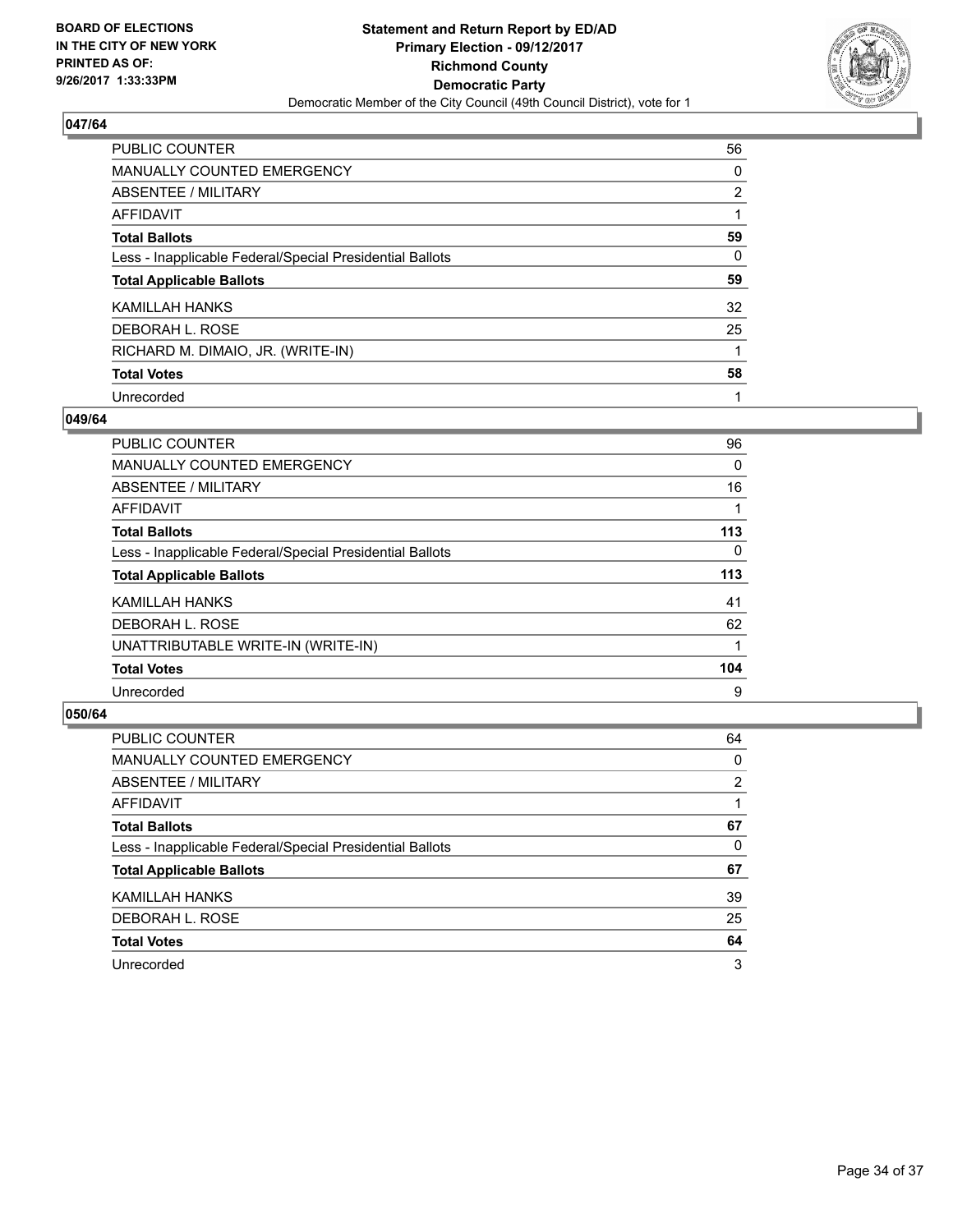

| PUBLIC COUNTER                                           | 47             |
|----------------------------------------------------------|----------------|
| <b>MANUALLY COUNTED EMERGENCY</b>                        | 0              |
| ABSENTEE / MILITARY                                      |                |
| AFFIDAVIT                                                | 0              |
| <b>Total Ballots</b>                                     | 48             |
| Less - Inapplicable Federal/Special Presidential Ballots | 0              |
| <b>Total Applicable Ballots</b>                          | 48             |
| KAMILLAH HANKS                                           | 19             |
| DEBORAH L. ROSE                                          | 26             |
| TOMASL BLASZCZYK (WRITE-IN)                              |                |
| <b>Total Votes</b>                                       | 46             |
| Unrecorded                                               | $\overline{2}$ |

#### **052/64**

| <b>PUBLIC COUNTER</b>                                    | 41             |
|----------------------------------------------------------|----------------|
| <b>MANUALLY COUNTED EMERGENCY</b>                        | 0              |
| ABSENTEE / MILITARY                                      | $\overline{2}$ |
| AFFIDAVIT                                                | 0              |
| <b>Total Ballots</b>                                     | 43             |
| Less - Inapplicable Federal/Special Presidential Ballots | $\Omega$       |
| <b>Total Applicable Ballots</b>                          | 43             |
| KAMILLAH HANKS                                           | 18             |
| DEBORAH L. ROSE                                          | 21             |
| PHIL MARIUS (WRITE-IN)                                   | 3              |
| <b>Total Votes</b>                                       | 42             |
| Unrecorded                                               |                |

| <b>PUBLIC COUNTER</b>                                    | 55 |
|----------------------------------------------------------|----|
| MANUALLY COUNTED EMERGENCY                               | 0  |
| ABSENTEE / MILITARY                                      | 4  |
| AFFIDAVIT                                                | 0  |
| <b>Total Ballots</b>                                     | 59 |
| Less - Inapplicable Federal/Special Presidential Ballots | 0  |
| <b>Total Applicable Ballots</b>                          | 59 |
| KAMILLAH HANKS                                           | 27 |
| DEBORAH L. ROSE                                          | 31 |
| <b>Total Votes</b>                                       | 58 |
| Unrecorded                                               |    |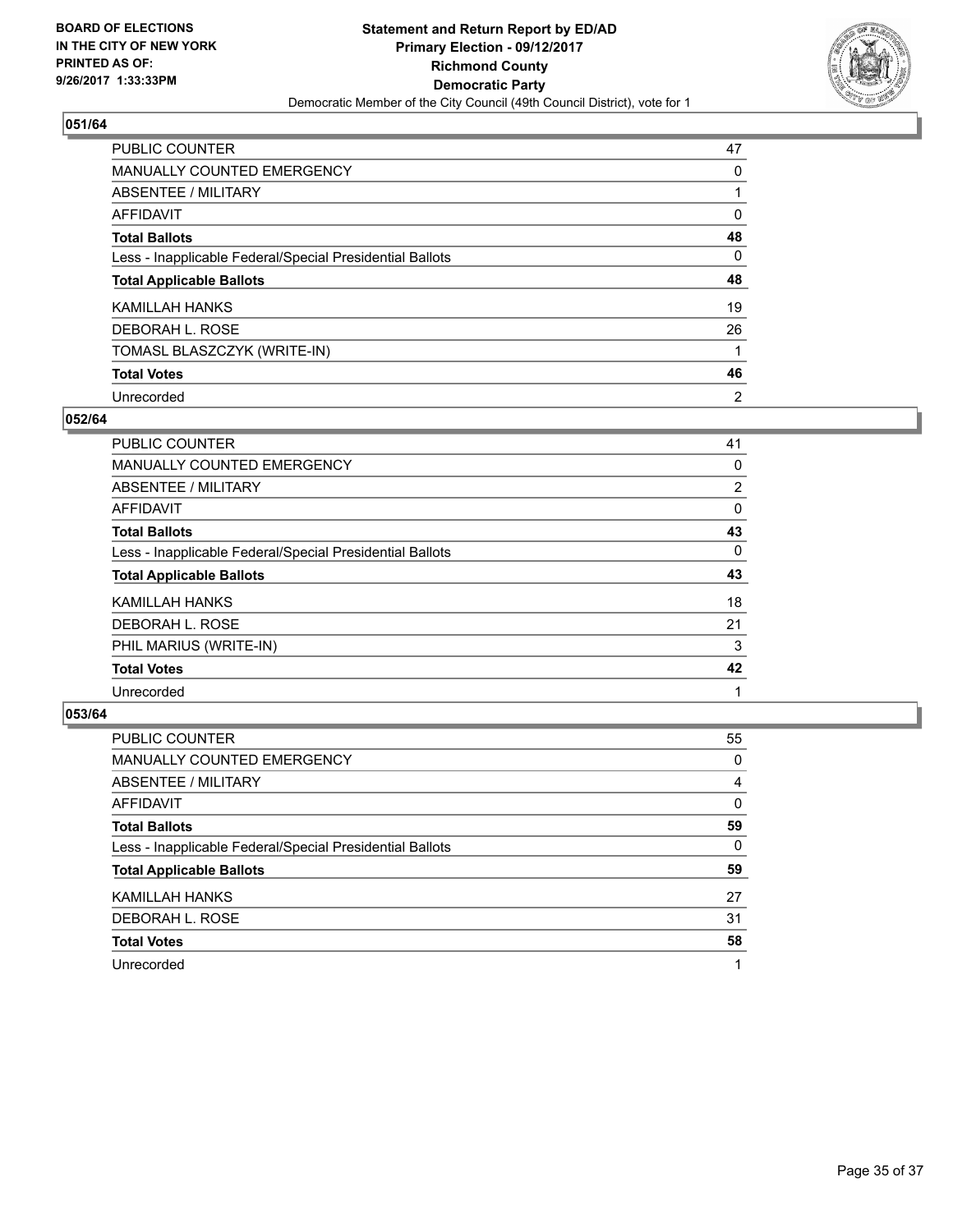

| PUBLIC COUNTER                                           | 40 |
|----------------------------------------------------------|----|
| <b>MANUALLY COUNTED EMERGENCY</b>                        | 0  |
| ABSENTEE / MILITARY                                      |    |
| AFFIDAVIT                                                | 0  |
| <b>Total Ballots</b>                                     | 41 |
| Less - Inapplicable Federal/Special Presidential Ballots | 0  |
| <b>Total Applicable Ballots</b>                          | 41 |
| KAMILLAH HANKS                                           | 15 |
| DEBORAH L. ROSE                                          | 26 |
| <b>Total Votes</b>                                       | 41 |
| 067/64 COMBINED into: 009/63                             |    |

**068/64 COMBINED into: 009/63**